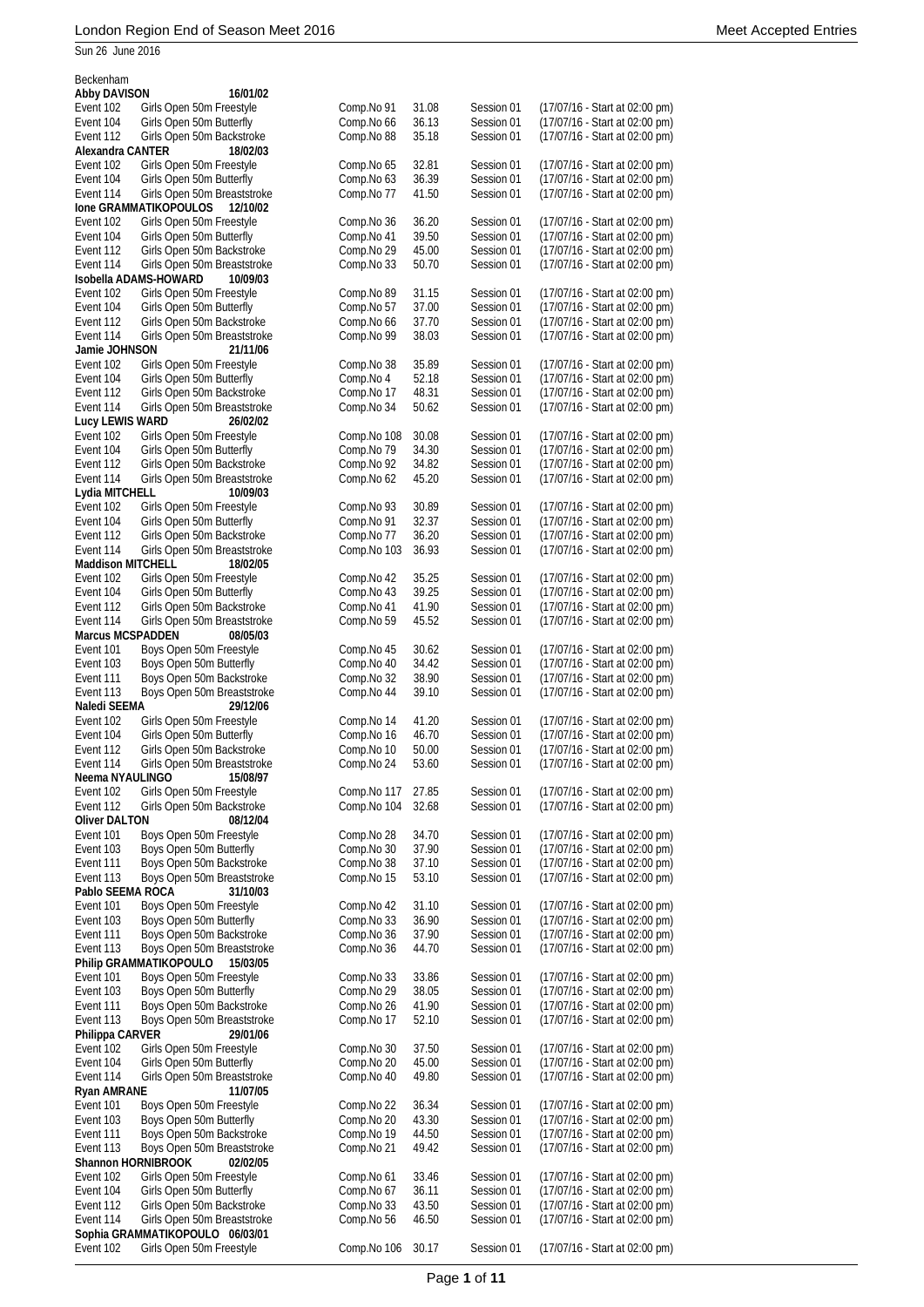| Event 104                | Girls Open 50m Butterfly    | Comp.No 86  | 32.79   | Session 01 | (17/07/16 - Start at 02:00 pm) |
|--------------------------|-----------------------------|-------------|---------|------------|--------------------------------|
| Event 112                | Girls Open 50m Backstroke   | Comp.No 73  | 36.90   | Session 01 | (17/07/16 - Start at 02:00 pm) |
| Event 114                | Girls Open 50m Breaststroke | Comp.No 82  | 41.12   | Session 01 | (17/07/16 - Start at 02:00 pm) |
|                          |                             |             |         |            |                                |
| Vaidehi PATEL            | 21/08/02                    |             |         |            |                                |
| Event 102                | Girls Open 50m Freestyle    | Comp.No 77  | 31.77   | Session 01 | (17/07/16 - Start at 02:00 pm) |
| Event 104                | Girls Open 50m Butterfly    | Comp.No 85  | 33.06   | Session 01 | (17/07/16 - Start at 02:00 pm) |
|                          |                             |             |         |            |                                |
| Event 112                | Girls Open 50m Backstroke   | Comp.No 97  | 34.41   | Session 01 | (17/07/16 - Start at 02:00 pm) |
| Event 114                | Girls Open 50m Breaststroke | Comp.No 66  | 44.30   | Session 01 | (17/07/16 - Start at 02:00 pm) |
|                          |                             |             |         |            |                                |
|                          |                             |             |         |            |                                |
| Bexley                   |                             |             |         |            |                                |
| Advait UPADHYAYA         | 26/08/00                    |             |         |            |                                |
| Event 101                | Boys Open 50m Freestyle     | Comp.No 59  | 27.85   | Session 01 | (17/07/16 - Start at 02:00 pm) |
|                          |                             |             |         |            |                                |
| Event 111                | Boys Open 50m Backstroke    | Comp.No 50  | 31.12   | Session 01 | (17/07/16 - Start at 02:00 pm) |
| Event 113                | Boys Open 50m Breaststroke  | Comp.No 52  | 35.45   | Session 01 | (17/07/16 - Start at 02:00 pm) |
| <b>Alethea WEST</b>      | 31/08/02                    |             |         |            |                                |
|                          |                             |             |         |            |                                |
| Event 102                | Girls Open 50m Freestyle    | Comp.No 105 | 30.20   | Session 01 | (17/07/16 - Start at 02:00 pm) |
| Event 104                | Girls Open 50m Butterfly    | Comp.No 87  | 32.75   | Session 01 | (17/07/16 - Start at 02:00 pm) |
|                          |                             |             |         |            |                                |
| Event 112                | Girls Open 50m Backstroke   | Comp.No 85  | 35.39   | Session 01 | (17/07/16 - Start at 02:00 pm) |
| Event 114                | Girls Open 50m Breaststroke | Comp.No 80  | 41.23   | Session 01 | (17/07/16 - Start at 02:00 pm) |
| <b>Andrew MACKLIN</b>    | 24/09/03                    |             |         |            |                                |
|                          |                             |             |         |            |                                |
| Event 101                | Boys Open 50m Freestyle     | Comp.No 19  | 37.03   | Session 01 | (17/07/16 - Start at 02:00 pm) |
| Event 103                | Boys Open 50m Butterfly     | Comp.No 19  | 43.47   | Session 01 | (17/07/16 - Start at 02:00 pm) |
| Event 111                | Boys Open 50m Backstroke    | Comp.No 10  | 49.11   | Session 01 | (17/07/16 - Start at 02:00 pm) |
|                          |                             |             |         |            |                                |
| Event 113                | Boys Open 50m Breaststroke  | Comp.No 14  | 53.90   | Session 01 | (17/07/16 - Start at 02:00 pm) |
| Annah FASTIGGI           | 04/11/99                    |             |         |            |                                |
| Event 102                | Girls Open 50m Freestyle    | Comp.No 80  | 31.65   | Session 01 | (17/07/16 - Start at 02:00 pm) |
|                          |                             |             |         |            |                                |
| Event 104                | Girls Open 50m Butterfly    | Comp.No 65  | 36.15   | Session 01 | (17/07/16 - Start at 02:00 pm) |
| Event 112                | Girls Open 50m Backstroke   | Comp.No 75  | 36.67   | Session 01 | (17/07/16 - Start at 02:00 pm) |
| Arnav UPADHYAYA          | 02/03/04                    |             |         |            |                                |
|                          |                             |             |         |            |                                |
| Event 101                | Boys Open 50m Freestyle     | Comp.No 6   | 45.73   | Session 01 | (17/07/16 - Start at 02:00 pm) |
| Event 111                | Boys Open 50m Backstroke    | Comp.No 4   | 59.53   | Session 01 | (17/07/16 - Start at 02:00 pm) |
|                          |                             |             |         |            |                                |
| Event 113                | Boys Open 50m Breaststroke  | Comp.No 12  | 54.99   | Session 01 | (17/07/16 - Start at 02:00 pm) |
| <b>Brett BAKER</b>       | 23/08/02                    |             |         |            |                                |
| Event 101                | Boys Open 50m Freestyle     | Comp.No 47  | 30.43   | Session 01 | (17/07/16 - Start at 02:00 pm) |
|                          |                             |             |         |            |                                |
| Event 103                | Boys Open 50m Butterfly     | Comp.No 42  | 33.13   | Session 01 | (17/07/16 - Start at 02:00 pm) |
| Event 111                | Boys Open 50m Backstroke    | Comp.No 41  | 36.56   | Session 01 | (17/07/16 - Start at 02:00 pm) |
| Event 113                | Boys Open 50m Breaststroke  | Comp.No 42  | 39.62   | Session 01 | (17/07/16 - Start at 02:00 pm) |
|                          |                             |             |         |            |                                |
| Bryan DINEV              | 24/12/06                    |             |         |            |                                |
| Event 101                | Boys Open 50m Freestyle     | Comp.No 2   | 52.44   | Session 01 | (17/07/16 - Start at 02:00 pm) |
| Event 111                | Boys Open 50m Backstroke    | Comp.No 2   | 1:04.84 | Session 01 | (17/07/16 - Start at 02:00 pm) |
|                          |                             |             |         |            |                                |
| Event 113                | Boys Open 50m Breaststroke  | Comp.No 3   | 1:10.74 | Session 01 | (17/07/16 - Start at 02:00 pm) |
| Daniel BRIGHTON          | 27/12/02                    |             |         |            |                                |
| Event 101                | Boys Open 50m Freestyle     | Comp.No 40  | 31.71   | Session 01 | (17/07/16 - Start at 02:00 pm) |
|                          |                             |             |         |            |                                |
| Event 103                | Boys Open 50m Butterfly     | Comp.No 34  | 36.58   | Session 01 | (17/07/16 - Start at 02:00 pm) |
| Event 111                | Boys Open 50m Backstroke    | Comp.No 39  | 37.02   | Session 01 | (17/07/16 - Start at 02:00 pm) |
| Event 113                | Boys Open 50m Breaststroke  | Comp.No 34  | 45.05   | Session 01 | (17/07/16 - Start at 02:00 pm) |
|                          |                             |             |         |            |                                |
| David LANGLEY            | 25/04/05                    |             |         |            |                                |
| Event 103                | Boys Open 50m Butterfly     | Comp.No 28  | 38.52   | Session 01 | (17/07/16 - Start at 02:00 pm) |
| Event 113                | Boys Open 50m Breaststroke  | Comp.No 37  | 43.67   | Session 01 | (17/07/16 - Start at 02:00 pm) |
|                          |                             |             |         |            |                                |
| <b>Dillon JAYASINGHE</b> | 16/10/04                    |             |         |            |                                |
| Event 101                | Boys Open 50m Freestyle     | Comp.No 12  | 39.69   | Session 01 | (17/07/16 - Start at 02:00 pm) |
| Event 103                | Boys Open 50m Butterfly     | Comp.No 13  | 45.13   | Session 01 | (17/07/16 - Start at 02:00 pm) |
|                          |                             |             |         |            |                                |
| Event 111                | Boys Open 50m Backstroke    | Comp.No 14  | 47.23   | Session 01 | (17/07/16 - Start at 02:00 pm) |
| <b>Ellie BAXTER</b>      | 25/11/01                    |             |         |            |                                |
| Event 102                | Girls Open 50m Freestyle    | Comp.No 78  | 31.73   | Session 01 | (17/07/16 - Start at 02:00 pm) |
|                          |                             |             |         |            |                                |
| Event 114                | Girls Open 50m Breaststroke | Comp.No 94  | 39.38   | Session 01 | (17/07/16 - Start at 02:00 pm) |
| <b>Grace LANGLEY</b>     | 07/07/01                    |             |         |            |                                |
| Event 102                | Girls Open 50m Freestyle    | Comp.No 92  | 31.04   | Session 01 | (17/07/16 - Start at 02:00 pm) |
|                          |                             |             |         |            |                                |
| Event 104                | Girls Open 50m Butterfly    | Comp.No 54  | 37.67   | Session 01 | (17/07/16 - Start at 02:00 pm) |
| Event 112                | Girls Open 50m Backstroke   | Comp.No 58  | 39.12   | Session 01 | (17/07/16 - Start at 02:00 pm) |
| Event 114                | Girls Open 50m Breaststroke | Comp.No 97  | 39.06   | Session 01 | (17/07/16 - Start at 02:00 pm) |
|                          |                             |             |         |            |                                |
| Hania RASHED             | 16/04/05                    |             |         |            |                                |
| Event 102                | Girls Open 50m Freestyle    | Comp.No 6   | 46.46   | Session 01 | (17/07/16 - Start at 02:00 pm) |
| Event 112                | Girls Open 50m Backstroke   | Comp.No 3   | 1:04.56 |            | (17/07/16 - Start at 02:00 pm) |
|                          |                             |             |         | Session 01 |                                |
| Event 114                | Girls Open 50m Breaststroke | Comp.No 11  | 59.12   | Session 01 | (17/07/16 - Start at 02:00 pm) |
| <b>Holly FRYETT</b>      | 27/01/97                    |             |         |            |                                |
|                          |                             |             |         |            |                                |
| Event 102                | Girls Open 50m Freestyle    | Comp.No 85  | 31.37   | Session 01 | (17/07/16 - Start at 02:00 pm) |
| Event 104                | Girls Open 50m Butterfly    | Comp.No 60  | 36.70   | Session 01 | (17/07/16 - Start at 02:00 pm) |
| Event 112                | Girls Open 50m Backstroke   | Comp.No 89  | 35.15   | Session 01 | (17/07/16 - Start at 02:00 pm) |
|                          |                             |             |         |            |                                |
| Event 114                | Girls Open 50m Breaststroke | Comp.No 76  | 41.62   | Session 01 | (17/07/16 - Start at 02:00 pm) |
| Honor WOODS              | 28/05/02                    |             |         |            |                                |
| Event 102                | Girls Open 50m Freestyle    | Comp.No 103 | 30.22   | Session 01 | (17/07/16 - Start at 02:00 pm) |
|                          |                             |             |         |            |                                |
| Event 104                | Girls Open 50m Butterfly    | Comp.No 80  | 34.30   | Session 01 | (17/07/16 - Start at 02:00 pm) |
| Event 112                | Girls Open 50m Backstroke   | Comp.No 86  | 35.29   | Session 01 | (17/07/16 - Start at 02:00 pm) |
| Event 114                | Girls Open 50m Breaststroke | Comp.No 100 | 37.96   | Session 01 | (17/07/16 - Start at 02:00 pm) |
|                          |                             |             |         |            |                                |
| Jamie TUNSLEY            | 05/06/04                    |             |         |            |                                |
| Event 101                | Boys Open 50m Freestyle     | Comp.No 4   | 45.99   | Session 01 | (17/07/16 - Start at 02:00 pm) |
| Event 103                | Boys Open 50m Butterfly     | Comp.No 2   | 1:06.29 | Session 01 | (17/07/16 - Start at 02:00 pm) |
|                          |                             |             |         |            |                                |
| Event 111                | Boys Open 50m Backstroke    | Comp.No 8   | 50.78   | Session 01 | (17/07/16 - Start at 02:00 pm) |
| Event 113                | Boys Open 50m Breaststroke  | Comp.No 4   | 1:09.84 | Session 01 | (17/07/16 - Start at 02:00 pm) |
| Josephine MCLAIN         | 03/03/04                    |             |         |            |                                |
|                          |                             |             |         |            |                                |
| Event 102                | Girls Open 50m Freestyle    | Comp.No 3   | 56.19   | Session 01 | (17/07/16 - Start at 02:00 pm) |
| Event 112                | Girls Open 50m Backstroke   | Comp.No 5   | 57.49   | Session 01 | (17/07/16 - Start at 02:00 pm) |
| Event 114                | Girls Open 50m Breaststroke | Comp.No 6   | 1:02.33 | Session 01 | (17/07/16 - Start at 02:00 pm) |
|                          |                             |             |         |            |                                |
| Louis WOODS              | 23/03/04                    |             |         |            |                                |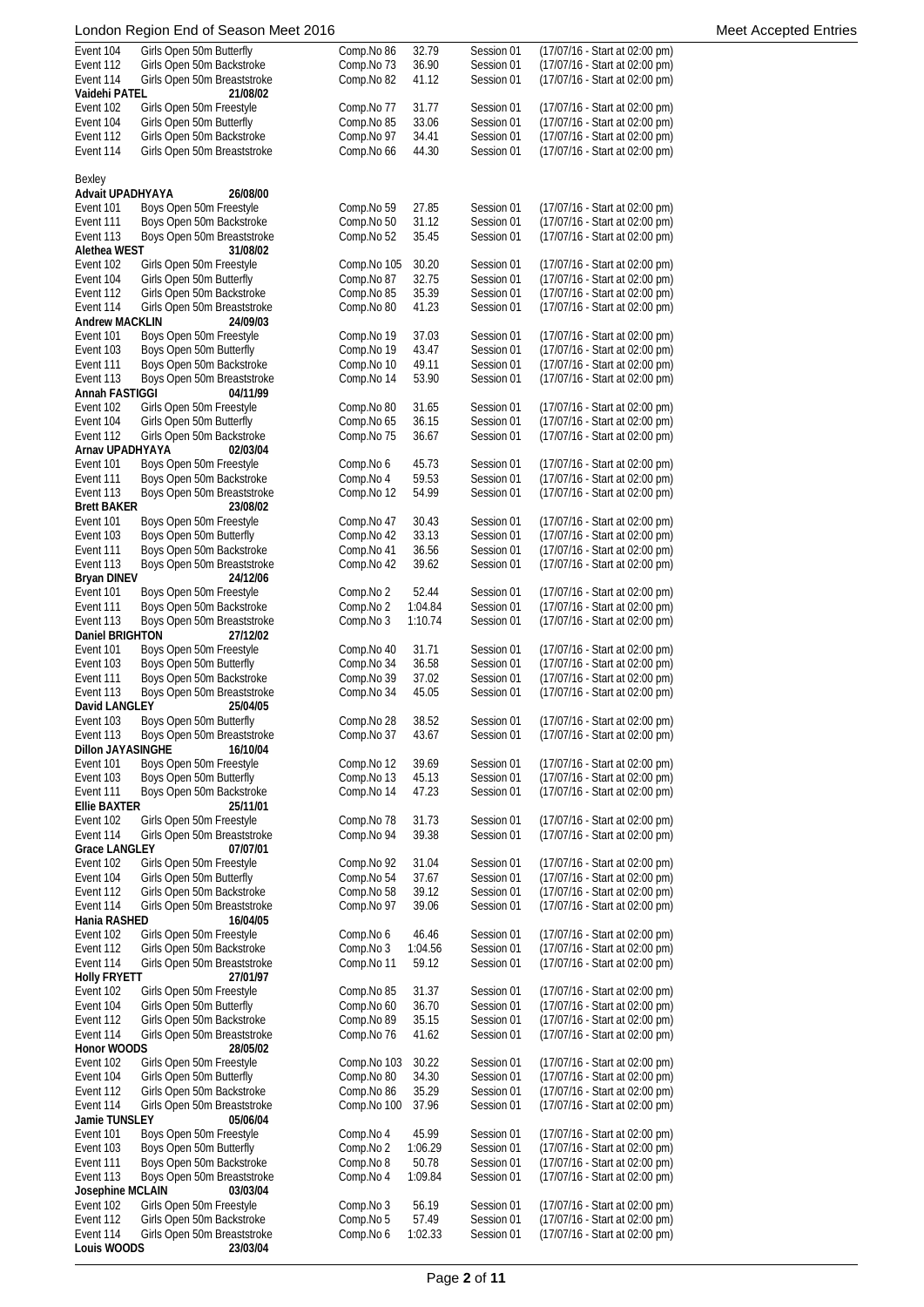| Event 101                      | Boys Open 50m Freestyle                          | Comp.No 11  | 40.06 | Session 01 | (17/07/16 - Start at 02:00 pm) |
|--------------------------------|--------------------------------------------------|-------------|-------|------------|--------------------------------|
| Event 103                      | Boys Open 50m Butterfly                          | Comp.No 7   | 50.94 | Session 01 | (17/07/16 - Start at 02:00 pm) |
| Event 111                      | Boys Open 50m Backstroke                         | Comp.No 13  | 47.51 | Session 01 | (17/07/16 - Start at 02:00 pm) |
|                                |                                                  |             |       |            |                                |
| Event 113                      | Boys Open 50m Breaststroke                       | Comp.No 29  | 47.82 | Session 01 | (17/07/16 - Start at 02:00 pm) |
| <b>Oliver ROMP</b>             | 19/01/05                                         |             |       |            |                                |
| Event 101                      | Boys Open 50m Freestyle                          | Comp.No 16  | 38.16 | Session 01 | (17/07/16 - Start at 02:00 pm) |
| Event 103                      | Boys Open 50m Butterfly                          | Comp.No 11  | 46.70 | Session 01 | (17/07/16 - Start at 02:00 pm) |
| Event 111                      | Boys Open 50m Backstroke                         | Comp.No 28  | 41.10 | Session 01 | (17/07/16 - Start at 02:00 pm) |
|                                |                                                  |             |       |            |                                |
| Event 113                      | Boys Open 50m Breaststroke                       | Comp.No 11  | 56.45 | Session 01 | (17/07/16 - Start at 02:00 pm) |
| Olivia FRYETT                  | 11/03/98                                         |             |       |            |                                |
| Event 102                      | Girls Open 50m Freestyle                         | Comp.No 51  | 34.42 | Session 01 | (17/07/16 - Start at 02:00 pm) |
| Event 104                      | Girls Open 50m Butterfly                         | Comp.No 33  | 40.86 | Session 01 | (17/07/16 - Start at 02:00 pm) |
| Event 112                      | Girls Open 50m Backstroke                        | Comp.No 68  | 37.35 | Session 01 | (17/07/16 - Start at 02:00 pm) |
|                                |                                                  |             |       |            |                                |
| Event 114                      | Girls Open 50m Breaststroke                      | Comp.No 68  | 43.87 | Session 01 | (17/07/16 - Start at 02:00 pm) |
|                                |                                                  |             |       |            |                                |
| Bromley                        |                                                  |             |       |            |                                |
| Alexander DIN                  | 25/01/98                                         |             |       |            |                                |
| Event 101                      | Boys Open 50m Freestyle                          | Comp.No 66  | 26.33 | Session 01 | (17/07/16 - Start at 02:00 pm) |
|                                | Boys Open 50m Butterfly                          |             | 29.51 | Session 01 |                                |
| Event 103                      |                                                  | Comp.No 52  |       |            | (17/07/16 - Start at 02:00 pm) |
| Event 111                      | Boys Open 50m Backstroke                         | Comp.No 55  | 29.77 | Session 01 | (17/07/16 - Start at 02:00 pm) |
| Event 113                      | Boys Open 50m Breaststroke                       | Comp.No 57  | 33.08 | Session 01 | (17/07/16 - Start at 02:00 pm) |
| Alexandra MASON                | 12/04/00                                         |             |       |            |                                |
| Event 112                      | Girls Open 50m Backstroke                        | Comp.No 101 | 33.72 | Session 01 | (17/07/16 - Start at 02:00 pm) |
| Alexia JACKSON                 |                                                  |             |       |            |                                |
|                                | 31/05/03                                         |             |       |            |                                |
| Event 102                      | Girls Open 50m Freestyle                         | Comp.No 101 | 30.36 | Session 01 | (17/07/16 - Start at 02:00 pm) |
| Event 104                      | Girls Open 50m Butterfly                         | Comp.No 96  | 31.22 | Session 01 | (17/07/16 - Start at 02:00 pm) |
| Event 112                      | Girls Open 50m Backstroke                        | Comp.No 98  | 34.24 | Session 01 | (17/07/16 - Start at 02:00 pm) |
| Event 114                      | Girls Open 50m Breaststroke                      | Comp.No 98  | 38.87 | Session 01 | (17/07/16 - Start at 02:00 pm) |
|                                |                                                  |             |       |            |                                |
|                                | Alice JOHNSTONE-BURT<br>31/05/00                 |             |       |            |                                |
| Event 102                      | Girls Open 50m Freestyle                         | Comp.No 79  | 31.69 | Session 01 | (17/07/16 - Start at 02:00 pm) |
| Event 112                      | Girls Open 50m Backstroke                        | Comp.No 82  | 35.83 | Session 01 | (17/07/16 - Start at 02:00 pm) |
| Alicia CORVER                  | 14/10/04                                         |             |       |            |                                |
| Event 102                      | Girls Open 50m Freestyle                         | Comp.No 82  | 31.57 | Session 01 | (17/07/16 - Start at 02:00 pm) |
|                                |                                                  |             |       |            |                                |
| Event 114                      | Girls Open 50m Breaststroke                      | Comp.No 78  | 41.36 | Session 01 | (17/07/16 - Start at 02:00 pm) |
| <b>Annabel SMITH</b>           | 14/09/03                                         |             |       |            |                                |
| Event 102                      | Girls Open 50m Freestyle                         | Comp.No 96  | 30.50 | Session 01 | (17/07/16 - Start at 02:00 pm) |
| Event 104                      | Girls Open 50m Butterfly                         | Comp.No 93  | 32.29 | Session 01 | (17/07/16 - Start at 02:00 pm) |
| Event 112                      | Girls Open 50m Backstroke                        | Comp.No 99  | 33.90 | Session 01 | (17/07/16 - Start at 02:00 pm) |
|                                |                                                  |             |       |            |                                |
| Event 114                      | Girls Open 50m Breaststroke                      | Comp.No 69  | 43.53 | Session 01 | (17/07/16 - Start at 02:00 pm) |
|                                | Benjamin BELLO-MENDOZA<br>13/07/02               |             |       |            |                                |
| Event 101                      | Boys Open 50m Freestyle                          | Comp.No 61  | 27.43 | Session 01 | (17/07/16 - Start at 02:00 pm) |
|                                |                                                  |             |       |            |                                |
|                                |                                                  |             |       |            |                                |
| Event 103                      | Boys Open 50m Butterfly                          | Comp.No 47  | 31.23 | Session 01 | (17/07/16 - Start at 02:00 pm) |
| Event 111                      | Boys Open 50m Backstroke                         | Comp.No 48  | 33.00 | Session 01 | (17/07/16 - Start at 02:00 pm) |
| Benjamin COE                   | 19/10/98                                         |             |       |            |                                |
| Event 101                      | Boys Open 50m Freestyle                          | Comp.No 67  | 25.65 | Session 01 | (17/07/16 - Start at 02:00 pm) |
| Event 103                      | Boys Open 50m Butterfly                          | Comp.No 55  | 28.50 | Session 01 |                                |
|                                |                                                  |             |       |            | (17/07/16 - Start at 02:00 pm) |
| Event 111                      | Boys Open 50m Backstroke                         | Comp.No 56  | 29.77 | Session 01 | (17/07/16 - Start at 02:00 pm) |
| Event 113                      | Boys Open 50m Breaststroke                       | Comp.No 51  | 35.55 | Session 01 | (17/07/16 - Start at 02:00 pm) |
| <b>Bromley SC</b>              |                                                  |             |       |            |                                |
| Event 105                      | Mens/Womens 10/12 Yrs 200m Free. Tea             | Comp.No 1   |       | Session 01 | (17/07/16 - Start at 02:00 pm) |
| Event 106                      | Mens/Womens 13/15 Yrs 200m Free. Tea             |             |       |            |                                |
|                                |                                                  | Comp.No 1   |       | Session 01 | (17/07/16 - Start at 02:00 pm) |
| Event 107                      | Mens/Womens 16 / Over 200m Free. Team Comp. No 1 |             |       | Session 01 | (17/07/16 - Start at 02:00 pm) |
| Event 108                      | Mens/Womens 10/12 Yrs 200m Medley T              | Comp.No 1   |       | Session 01 | (17/07/16 - Start at 02:00 pm) |
| Event 109                      | Mens/Womens 13/15 Yrs 200m Medley T              | Comp.No 1   |       | Session 01 | (17/07/16 - Start at 02:00 pm) |
| Event 110                      | Mens/Womens 16 / Over 200m Medley Te             | Comp.No 1   |       | Session 01 | (17/07/16 - Start at 02:00 pm) |
| Caleb REDHEAD                  | 21/11/06                                         |             |       |            |                                |
|                                |                                                  |             |       |            |                                |
| Event 101                      | Boys Open 50m Freestyle                          | Comp.No 17  | 38.08 | Session 01 | (17/07/16 - Start at 02:00 pm) |
| Event 111                      | Boys Open 50m Backstroke                         | Comp.No 21  | 43.88 | Session 01 | (17/07/16 - Start at 02:00 pm) |
| Event 113                      | Boys Open 50m Breaststroke                       | Comp.No 18  | 51.35 | Session 01 | (17/07/16 - Start at 02:00 pm) |
| <b>Charlotte PEACHEY</b>       | 16/03/05                                         |             |       |            |                                |
| Event 102                      | Girls Open 50m Freestyle                         | Comp.No 8   | 45.04 | Session 01 | (17/07/16 - Start at 02:00 pm) |
|                                |                                                  |             |       |            |                                |
| Event 114                      | Girls Open 50m Breaststroke                      | Comp.No 53  | 46.78 | Session 01 | (17/07/16 - Start at 02:00 pm) |
| <b>Claire REDHEAD</b>          | 05/10/04                                         |             |       |            |                                |
| Event 102                      | Girls Open 50m Freestyle                         | Comp.No 71  | 32.29 | Session 01 | (17/07/16 - Start at 02:00 pm) |
| Event 104                      | Girls Open 50m Butterfly                         | Comp.No 55  | 37.37 | Session 01 | (17/07/16 - Start at 02:00 pm) |
| Event 112                      | Girls Open 50m Backstroke                        | Comp.No 63  | 38.21 | Session 01 |                                |
|                                |                                                  |             |       |            | (17/07/16 - Start at 02:00 pm) |
| Event 114                      | Girls Open 50m Breaststroke                      | Comp.No 81  | 41.12 | Session 01 | (17/07/16 - Start at 02:00 pm) |
| Elisa GARNER                   | 23/08/06                                         |             |       |            |                                |
| Event 102                      | Girls Open 50m Freestyle                         | Comp.No 16  | 39.91 | Session 01 | (17/07/16 - Start at 02:00 pm) |
| Event 104                      | Girls Open 50m Butterfly                         | Comp.No 12  | 48.32 | Session 01 | (17/07/16 - Start at 02:00 pm) |
| Event 112                      | Girls Open 50m Backstroke                        | Comp.No 9   | 50.71 | Session 01 | (17/07/16 - Start at 02:00 pm) |
|                                | 02/08/04                                         |             |       |            |                                |
| Eliza POWELL                   |                                                  |             |       |            |                                |
| Event 102                      | Girls Open 50m Freestyle                         | Comp.No 81  | 31.58 | Session 01 | (17/07/16 - Start at 02:00 pm) |
| Event 104                      | Girls Open 50m Butterfly                         | Comp.No 75  | 35.26 | Session 01 | (17/07/16 - Start at 02:00 pm) |
| Event 112                      | Girls Open 50m Backstroke                        | Comp.No 57  | 39.23 | Session 01 | (17/07/16 - Start at 02:00 pm) |
| Elizabeth FOLLIS               | 16/04/04                                         |             |       |            |                                |
| Event 102                      | Girls Open 50m Freestyle                         | Comp.No 58  | 33.70 | Session 01 | (17/07/16 - Start at 02:00 pm) |
|                                |                                                  |             |       |            |                                |
| Event 104                      | Girls Open 50m Butterfly                         | Comp.No 52  | 37.72 | Session 01 | (17/07/16 - Start at 02:00 pm) |
| Event 112                      | Girls Open 50m Backstroke                        | Comp.No 43  | 41.68 | Session 01 | (17/07/16 - Start at 02:00 pm) |
| Event 114                      | Girls Open 50m Breaststroke                      | Comp.No 37  | 50.24 | Session 01 | (17/07/16 - Start at 02:00 pm) |
| Ellis KOTTAS                   | 22/08/03                                         |             |       |            |                                |
| Event 104                      | Girls Open 50m Butterfly                         | Comp.No 42  | 39.48 | Session 01 | (17/07/16 - Start at 02:00 pm) |
|                                |                                                  |             |       |            |                                |
| Event 114                      | Girls Open 50m Breaststroke                      | Comp.No 89  | 40.41 | Session 01 | (17/07/16 - Start at 02:00 pm) |
| <b>Emily GUNN</b><br>Event 114 | 16/08/06<br>Girls Open 50m Breaststroke          | Comp.No 47  | 48.51 | Session 01 | (17/07/16 - Start at 02:00 pm) |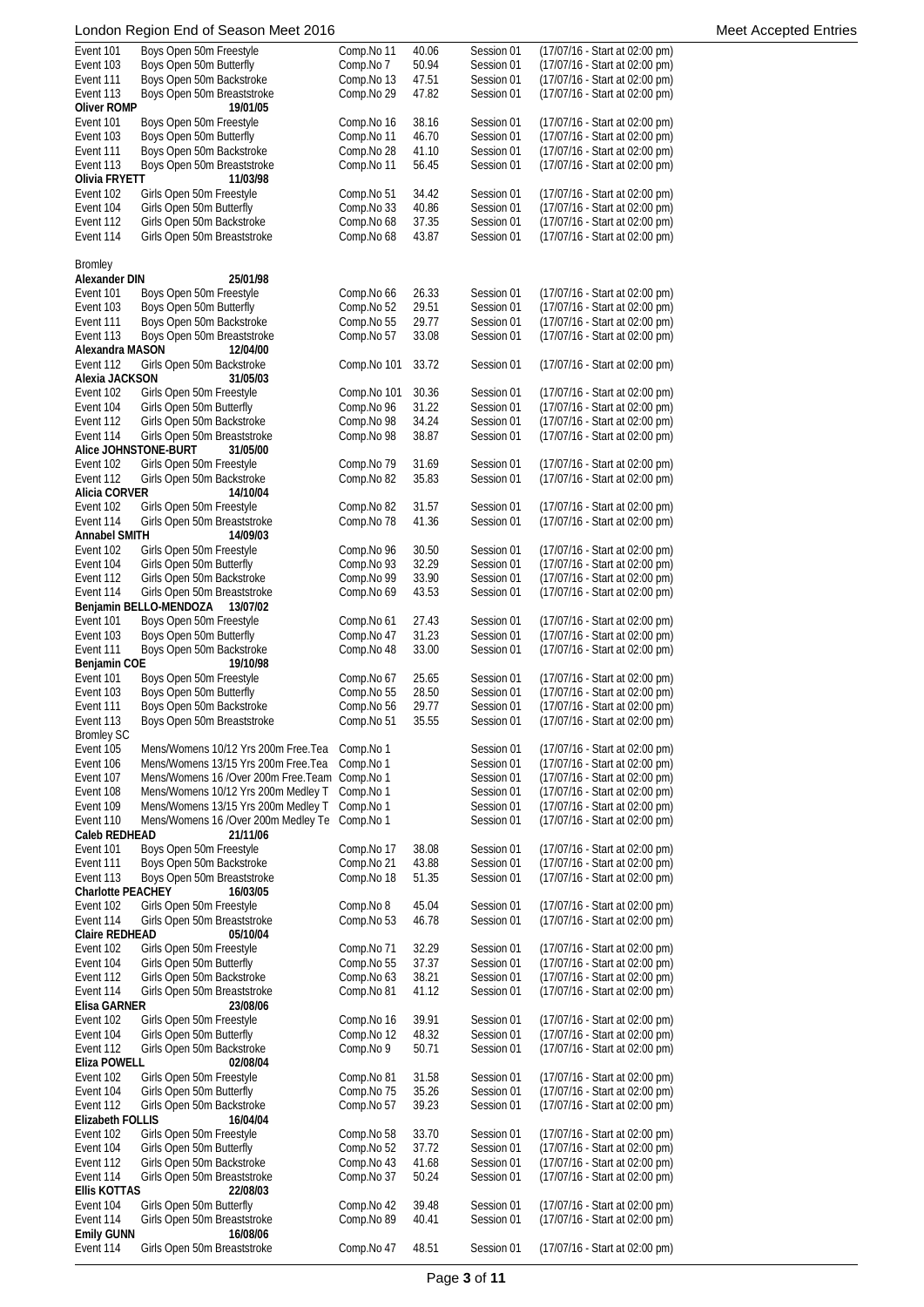|                         | Emma JOHNSTONE-BURT<br>15/03/97                       |                          |                |                          |                                                                  |
|-------------------------|-------------------------------------------------------|--------------------------|----------------|--------------------------|------------------------------------------------------------------|
| Event 102               | Girls Open 50m Freestyle                              | Comp.No 114              | 28.63          | Session 01               | (17/07/16 - Start at 02:00 pm)                                   |
| Event 104               | Girls Open 50m Butterfly                              | Comp.No 95               | 32.12          | Session 01               | (17/07/16 - Start at 02:00 pm)                                   |
| Event 112               | Girls Open 50m Backstroke                             | Comp.No 105              | 31.97          | Session 01               | (17/07/16 - Start at 02:00 pm)                                   |
| Emma VAN SELM           | 23/09/03                                              |                          |                |                          |                                                                  |
| Event 102               | Girls Open 50m Freestyle                              | Comp.No 113              | 29.02          | Session 01               | (17/07/16 - Start at 02:00 pm)                                   |
| Event 104               | Girls Open 50m Butterfly                              | Comp.No 89               | 32.56          | Session 01               | (17/07/16 - Start at 02:00 pm)                                   |
|                         |                                                       |                          |                |                          |                                                                  |
| Event 112               | Girls Open 50m Backstroke                             | Comp.No 91               | 34.90          | Session 01               | (17/07/16 - Start at 02:00 pm)                                   |
| Event 114               | Girls Open 50m Breaststroke                           | Comp.No 74               | 42.30          | Session 01               | (17/07/16 - Start at 02:00 pm)                                   |
| <b>Francesca POWELL</b> | 10/11/00                                              |                          |                |                          |                                                                  |
| Event 104               | Girls Open 50m Butterfly                              | Comp.No 82               | 34.08          | Session 01               | (17/07/16 - Start at 02:00 pm)                                   |
|                         | Girls Open 50m Breaststroke                           |                          | 40.95          | Session 01               |                                                                  |
| Event 114               |                                                       | Comp.No 84               |                |                          | (17/07/16 - Start at 02:00 pm)                                   |
| Hope JONES              | 13/06/02                                              |                          |                |                          |                                                                  |
| Event 102               | Girls Open 50m Freestyle                              | Comp.No 64               | 33.03          | Session 01               | (17/07/16 - Start at 02:00 pm)                                   |
| Event 114               | Girls Open 50m Breaststroke                           | Comp.No 63               | 45.12          | Session 01               | (17/07/16 - Start at 02:00 pm)                                   |
| <b>Jack BILLINGS</b>    | 14/08/03                                              |                          |                |                          |                                                                  |
| Event 101               | Boys Open 50m Freestyle                               | Comp.No 54               | 28.44          | Session 01               | (17/07/16 - Start at 02:00 pm)                                   |
|                         |                                                       |                          |                |                          |                                                                  |
| Event 103               | Boys Open 50m Butterfly                               | Comp.No 48               | 30.94          | Session 01               | (17/07/16 - Start at 02:00 pm)                                   |
| Event 111               | Boys Open 50m Backstroke                              | Comp.No 46               | 33.68          | Session 01               | (17/07/16 - Start at 02:00 pm)                                   |
| Event 113               | Boys Open 50m Breaststroke                            | Comp.No 47               | 38.35          | Session 01               | (17/07/16 - Start at 02:00 pm)                                   |
| Jacob GASKELL           | 22/06/02                                              |                          |                |                          |                                                                  |
| Event 101               | Boys Open 50m Freestyle                               | Comp.No 49               | 29.55          | Session 01               | (17/07/16 - Start at 02:00 pm)                                   |
| Event 103               | Boys Open 50m Butterfly                               | Comp.No 43               | 32.69          | Session 01               | (17/07/16 - Start at 02:00 pm)                                   |
|                         |                                                       |                          |                |                          |                                                                  |
| Jake DOYLE              | 01/07/99                                              |                          |                |                          |                                                                  |
| Event 101               | Boys Open 50m Freestyle                               | Comp.No 51               | 29.01          | Session 01               | (17/07/16 - Start at 02:00 pm)                                   |
| Event 103               | Boys Open 50m Butterfly                               | Comp.No 36               | 35.11          | Session 01               | (17/07/16 - Start at 02:00 pm)                                   |
| Event 111               | Boys Open 50m Backstroke                              | Comp.No 43               | 35.82          | Session 01               | (17/07/16 - Start at 02:00 pm)                                   |
| Event 113               | Boys Open 50m Breaststroke                            | Comp.No 40               | 40.41          | Session 01               | (17/07/16 - Start at 02:00 pm)                                   |
|                         |                                                       |                          |                |                          |                                                                  |
| James CLEAVER           | 08/01/05                                              |                          |                |                          |                                                                  |
| Event 101               | Boys Open 50m Freestyle                               | Comp.No 31               | 34.00          | Session 01               | (17/07/16 - Start at 02:00 pm)                                   |
| Event 103               | Boys Open 50m Butterfly                               | Comp.No 31               | 37.78          | Session 01               | (17/07/16 - Start at 02:00 pm)                                   |
| Event 111               | Boys Open 50m Backstroke                              | Comp.No 33               | 38.26          | Session 01               | (17/07/16 - Start at 02:00 pm)                                   |
| Event 113               | Boys Open 50m Breaststroke                            | Comp.No 28               | 47.85          | Session 01               | (17/07/16 - Start at 02:00 pm)                                   |
|                         |                                                       |                          |                |                          |                                                                  |
| Jemima EARING           | 11/11/03                                              |                          |                |                          |                                                                  |
| Event 102               | Girls Open 50m Freestyle                              | Comp.No 40               | 35.41          | Session 01               | (17/07/16 - Start at 02:00 pm)                                   |
| Event 104               | Girls Open 50m Butterfly                              | Comp.No 14               | 47.61          | Session 01               | (17/07/16 - Start at 02:00 pm)                                   |
| Event 112               | Girls Open 50m Backstroke                             | Comp.No 25               | 46.84          | Session 01               | (17/07/16 - Start at 02:00 pm)                                   |
| Event 114               | Girls Open 50m Breaststroke                           | Comp.No 39               | 49.84          | Session 01               | (17/07/16 - Start at 02:00 pm)                                   |
| Katie BILLINGS          | 06/04/05                                              |                          |                |                          |                                                                  |
|                         |                                                       |                          |                |                          |                                                                  |
| Event 102               | Girls Open 50m Freestyle                              | Comp.No 53               | 34.27          | Session 01               | (17/07/16 - Start at 02:00 pm)                                   |
| Event 104               | Girls Open 50m Butterfly                              | Comp.No 50               | 38.11          | Session 01               | (17/07/16 - Start at 02:00 pm)                                   |
| Event 112               | Girls Open 50m Backstroke                             | Comp.No 42               | 41.88          | Session 01               | (17/07/16 - Start at 02:00 pm)                                   |
| Event 114               | Girls Open 50m Breaststroke                           | Comp.No 46               | 48.53          | Session 01               | (17/07/16 - Start at 02:00 pm)                                   |
| <b>Kelsey FUSS</b>      | 10/03/99                                              |                          |                |                          |                                                                  |
|                         | Girls Open 50m Freestyle                              |                          |                | Session 01               |                                                                  |
| Event 102               |                                                       | Comp.No 67               | 32.72          |                          | (17/07/16 - Start at 02:00 pm)                                   |
| Event 104               | Girls Open 50m Butterfly                              | Comp.No 58               | 36.92          | Session 01               | (17/07/16 - Start at 02:00 pm)                                   |
| Event 112               | Girls Open 50m Backstroke                             | Comp.No 61               | 38.67          | Session 01               | (17/07/16 - Start at 02:00 pm)                                   |
| Event 114               | Girls Open 50m Breaststroke                           | Comp.No 64               | 44.68          | Session 01               | (17/07/16 - Start at 02:00 pm)                                   |
|                         | Kwende BLAIR-FORD 30/12/96                            |                          |                |                          |                                                                  |
| Event 101               | Boys Open 50m Freestyle                               | Comp.No 65               | 26.35          | Session 01               | (17/07/16 - Start at 02:00 pm)                                   |
|                         |                                                       |                          |                |                          |                                                                  |
| Event 103               | Boys Open 50m Butterfly                               | Comp.No 56               | 28.48          | Session 01               | (17/07/16 - Start at 02:00 pm)                                   |
| Event 111               | Boys Open 50m Backstroke                              | Comp.No 53               | 30.59          | Session 01               | (17/07/16 - Start at 02:00 pm)                                   |
| Event 113               | Boys Open 50m Breaststroke                            | Comp.No 49               | 35.67          | Session 01               | (17/07/16 - Start at 02:00 pm)                                   |
| Lauren FRASER           | 22/05/03                                              |                          |                |                          |                                                                  |
| Event 102               | Girls Open 50m Freestyle                              | Comp.No 72               | 32.18          | Session 01               | (17/07/16 - Start at 02:00 pm)                                   |
|                         |                                                       |                          |                |                          |                                                                  |
| Event 114               | Girls Open 50m Breaststroke                           | Comp.No 93               | 39.80          | Session 01               | (17/07/16 - Start at 02:00 pm)                                   |
| Lenka CARTER            | 17/01/05                                              |                          |                |                          |                                                                  |
| Event 102               | Girls Open 50m Freestyle                              | Comp.No 57               | 33.87          | Session 01               | (17/07/16 - Start at 02:00 pm)                                   |
| Event 104               | Girls Open 50m Butterfly                              | Comp.No 26               | 42.37          | Session 01               | (17/07/16 - Start at 02:00 pm)                                   |
| Event 112               | Girls Open 50m Backstroke                             | Comp.No 48               | 40.59          | Session 01               | (17/07/16 - Start at 02:00 pm)                                   |
| Event 114               | Girls Open 50m Breaststroke                           | Comp.No 58               | 45.87          | Session 01               | (17/07/16 - Start at 02:00 pm)                                   |
|                         |                                                       |                          |                |                          |                                                                  |
| Lily MEERS              | 05/01/05                                              |                          |                |                          |                                                                  |
| Event 102               | Girls Open 50m Freestyle                              | Comp.No 63               | 33.19          | Session 01               | (17/07/16 - Start at 02:00 pm)                                   |
| Event 104               | Girls Open 50m Butterfly                              | Comp.No 44               | 39.18          | Session 01               | (17/07/16 - Start at 02:00 pm)                                   |
| Event 112               | Girls Open 50m Backstroke                             | Comp.No 51               | 40.16          | Session 01               | (17/07/16 - Start at 02:00 pm)                                   |
| Event 114               | Girls Open 50m Breaststroke                           | Comp.No 41               | 49.17          | Session 01               | (17/07/16 - Start at 02:00 pm)                                   |
|                         |                                                       |                          |                |                          |                                                                  |
| <b>Lily RAYNER</b>      | 05/09/01                                              |                          |                |                          |                                                                  |
| Event 102               | Girls Open 50m Freestyle                              | Comp.No 66               | 32.79          | Session 01               | (17/07/16 - Start at 02:00 pm)                                   |
| Event 104               | Girls Open 50m Butterfly                              | Comp.No 83               | 34.01          | Session 01               | (17/07/16 - Start at 02:00 pm)                                   |
| Event 112               | Girls Open 50m Backstroke                             | Comp.No 96               | 34.58          | Session 01               | (17/07/16 - Start at 02:00 pm)                                   |
| Event 114               | Girls Open 50m Breaststroke                           | Comp.No 96               | 39.24          | Session 01               | (17/07/16 - Start at 02:00 pm)                                   |
|                         |                                                       |                          |                |                          |                                                                  |
| Luca SHORT              | 02/07/03                                              |                          |                |                          |                                                                  |
| Event 101               | Boys Open 50m Freestyle                               | Comp.No 39               | 32.18          | Session 01               | (17/07/16 - Start at 02:00 pm)                                   |
| Event 103               | Boys Open 50m Butterfly                               | Comp.No 25               | 40.24          | Session 01               | (17/07/16 - Start at 02:00 pm)                                   |
| Event 111               | Boys Open 50m Backstroke                              | Comp.No 35               | 37.95          | Session 01               | (17/07/16 - Start at 02:00 pm)                                   |
| Event 113               | Boys Open 50m Breaststroke                            | Comp.No 31               | 46.65          | Session 01               | (17/07/16 - Start at 02:00 pm)                                   |
|                         |                                                       |                          |                |                          |                                                                  |
| Lucy MARCHANT           | 09/04/99                                              |                          |                |                          |                                                                  |
| Event 102               | Girls Open 50m Freestyle                              | Comp.No 87               | 31.19          | Session 01               | (17/07/16 - Start at 02:00 pm)                                   |
| Event 104               | Girls Open 50m Butterfly                              | Comp.No 61               | 36.67          | Session 01               | (17/07/16 - Start at 02:00 pm)                                   |
| Event 112               | Girls Open 50m Backstroke                             | Comp.No 70               | 37.13          | Session 01               | (17/07/16 - Start at 02:00 pm)                                   |
| Event 114               | Girls Open 50m Breaststroke                           | Comp.No 101              | 37.85          | Session 01               | (17/07/16 - Start at 02:00 pm)                                   |
|                         |                                                       |                          |                |                          |                                                                  |
| Madeleine FOLLIS        | 02/04/02                                              |                          |                |                          |                                                                  |
| Event 102               | Girls Open 50m Freestyle                              | Comp.No 98               | 30.41          | Session 01               | (17/07/16 - Start at 02:00 pm)                                   |
|                         |                                                       |                          |                |                          |                                                                  |
| Event 104<br>Event 112  | Girls Open 50m Butterfly<br>Girls Open 50m Backstroke | Comp.No 76<br>Comp.No 59 | 35.01<br>39.12 | Session 01<br>Session 01 | (17/07/16 - Start at 02:00 pm)<br>(17/07/16 - Start at 02:00 pm) |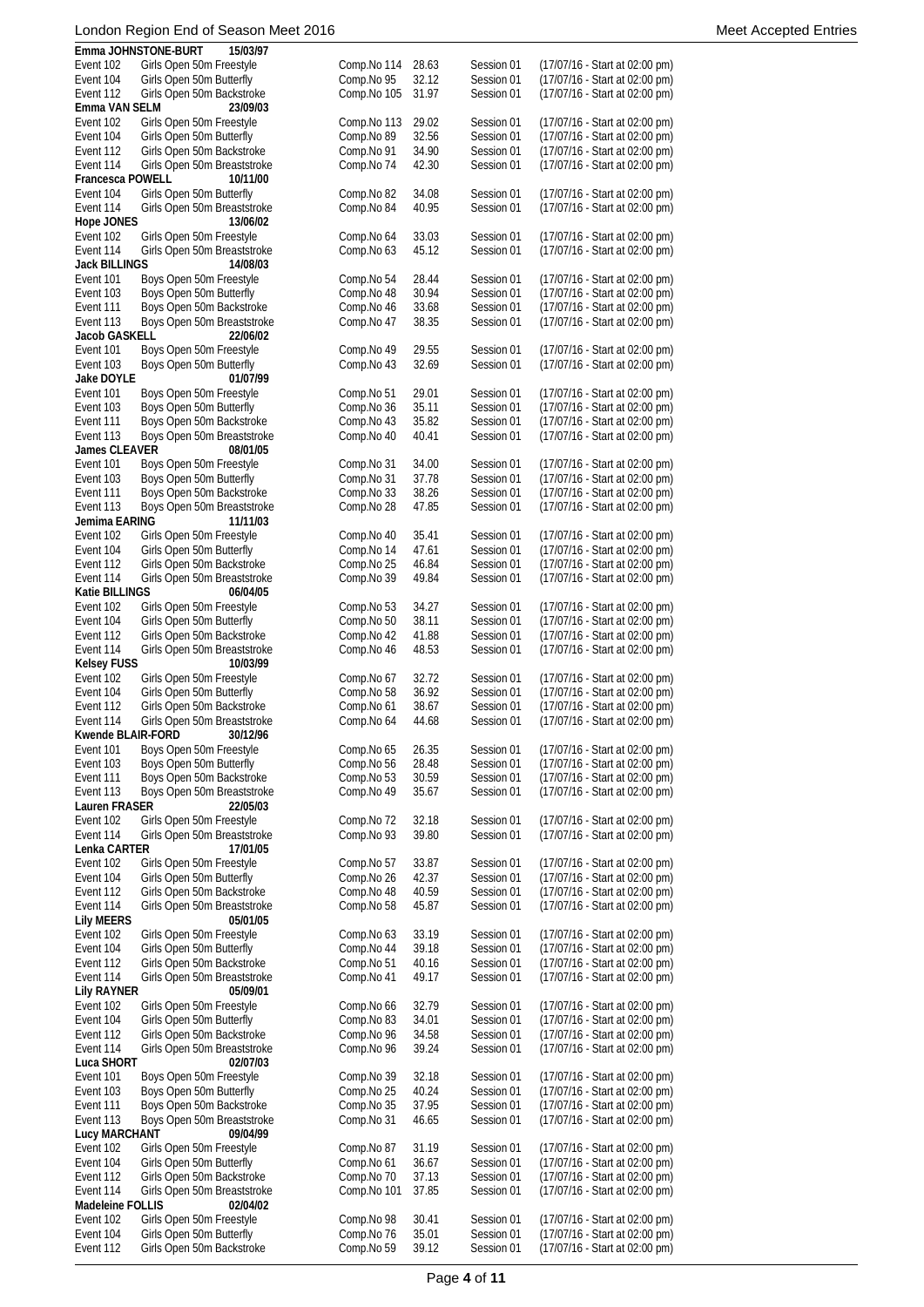| Event 114              | Girls Open 50m Breaststroke                         | Comp.No 70               | 43.40          | Session 01               | (17/07/16 - Start at 02:00 pm)                                   |
|------------------------|-----------------------------------------------------|--------------------------|----------------|--------------------------|------------------------------------------------------------------|
| Natasha GOODYEAR       | 07/11/05                                            |                          |                |                          |                                                                  |
| Event 102              | Girls Open 50m Freestyle                            | Comp.No 49               | 34.48          | Session 01               | $(17/07/16 - Start at 02:00 pm)$                                 |
| Event 104              | Girls Open 50m Butterfly                            | Comp.No 38               | 40.02          | Session 01               | (17/07/16 - Start at 02:00 pm)                                   |
| Event 112              | Girls Open 50m Backstroke                           | Comp.No 49               | 40.56          | Session 01               | (17/07/16 - Start at 02:00 pm)                                   |
| Event 114              | Girls Open 50m Breaststroke                         | Comp.No 55               | 46.58          | Session 01               | (17/07/16 - Start at 02:00 pm)                                   |
| Nevan CHOU             | 20/04/05                                            |                          |                |                          |                                                                  |
| Event 101              | Boys Open 50m Freestyle                             | Comp.No 30               | 34.12          | Session 01               | (17/07/16 - Start at 02:00 pm)                                   |
| Event 103              | Boys Open 50m Butterfly                             | Comp.No 23               | 40.67          | Session 01               | (17/07/16 - Start at 02:00 pm)                                   |
| Event 111              | Boys Open 50m Backstroke                            | Comp.No 30               | 40.03          | Session 01               | (17/07/16 - Start at 02:00 pm)                                   |
| Event 113              | Boys Open 50m Breaststroke                          | Comp.No 20               | 49.99          | Session 01               | (17/07/16 - Start at 02:00 pm)                                   |
| Oliver COE             | 28/07/94                                            |                          |                |                          |                                                                  |
| Event 101              | Boys Open 50m Freestyle                             | Comp.No 69               | 24.87          | Session 01               | (17/07/16 - Start at 02:00 pm)                                   |
| Event 103              | Boys Open 50m Butterfly                             | Comp.No 59               | 26.03          | Session 01               | (17/07/16 - Start at 02:00 pm)                                   |
| Event 111              | Boys Open 50m Backstroke                            | Comp.No 58               | 27.42          | Session 01               | (17/07/16 - Start at 02:00 pm)                                   |
| Event 113              | Boys Open 50m Breaststroke                          | Comp.No 1                |                | Session 01               | (17/07/16 - Start at 02:00 pm)                                   |
|                        | Pravin MAHENDRAKUMAR<br>18/03/03                    |                          |                |                          |                                                                  |
| Event 101              | Boys Open 50m Freestyle                             | Comp.No 41               | 31.70          | Session 01               | (17/07/16 - Start at 02:00 pm)                                   |
| Event 103<br>Event 111 | Boys Open 50m Butterfly<br>Boys Open 50m Backstroke | Comp.No 38<br>Comp.No 29 | 34.70<br>40.58 | Session 01<br>Session 01 | (17/07/16 - Start at 02:00 pm)<br>(17/07/16 - Start at 02:00 pm) |
| Rae STRAUPENIEKS       |                                                     |                          |                |                          |                                                                  |
| Event 102              | 13/02/04<br>Girls Open 50m Freestyle                | Comp.No 70               | 32.35          | Session 01               | (17/07/16 - Start at 02:00 pm)                                   |
| Event 104              | Girls Open 50m Butterfly                            | Comp.No 28               | 41.81          | Session 01               | (17/07/16 - Start at 02:00 pm)                                   |
| <b>Rose MEERS</b>      | 05/01/05                                            |                          |                |                          |                                                                  |
| Event 102              | Girls Open 50m Freestyle                            | Comp.No 17               | 39.85          | Session 01               | (17/07/16 - Start at 02:00 pm)                                   |
| Event 112              | Girls Open 50m Backstroke                           | Comp.No 11               | 49.90          | Session 01               | (17/07/16 - Start at 02:00 pm)                                   |
| Event 114              | Girls Open 50m Breaststroke                         | Comp.No 12               | 58.17          | Session 01               | (17/07/16 - Start at 02:00 pm)                                   |
| <b>Rosie MOTT</b>      | 28/06/03                                            |                          |                |                          |                                                                  |
| Event 102              | Girls Open 50m Freestyle                            | Comp.No 56               | 34.10          | Session 01               | (17/07/16 - Start at 02:00 pm)                                   |
| Event 104              | Girls Open 50m Butterfly                            | Comp.No 51               | 38.08          | Session 01               | (17/07/16 - Start at 02:00 pm)                                   |
| Event 112              | Girls Open 50m Backstroke                           | Comp.No 24               | 46.93          | Session 01               | (17/07/16 - Start at 02:00 pm)                                   |
| Event 114              | Girls Open 50m Breaststroke                         | Comp.No 27               | 52.16          | Session 01               | (17/07/16 - Start at 02:00 pm)                                   |
| Rowan FUSS             | 11/01/03                                            |                          |                |                          |                                                                  |
| Event 101              | Boys Open 50m Freestyle                             | Comp.No 52               | 28.88          | Session 01               | (17/07/16 - Start at 02:00 pm)                                   |
| Event 103              | Boys Open 50m Butterfly                             | Comp.No 46               | 31.89          | Session 01               | (17/07/16 - Start at 02:00 pm)                                   |
| Event 111              | Boys Open 50m Backstroke                            | Comp.No 44               | 35.48          | Session 01               | (17/07/16 - Start at 02:00 pm)                                   |
| Event 113              | Boys Open 50m Breaststroke                          | Comp.No 2                |                | Session 01               | (17/07/16 - Start at 02:00 pm)                                   |
| Ruby RAYNER            | 30/01/05                                            |                          |                |                          |                                                                  |
| Event 102              | Girls Open 50m Freestyle                            | Comp.No 48               | 34.56          | Session 01               | (17/07/16 - Start at 02:00 pm)                                   |
| Event 104              | Girls Open 50m Butterfly                            | Comp.No 49               | 38.33          | Session 01               | (17/07/16 - Start at 02:00 pm)                                   |
| Event 112              | Girls Open 50m Backstroke                           | Comp.No 55               | 39.44          | Session 01               | (17/07/16 - Start at 02:00 pm)                                   |
|                        | Sachin MAHENDRAKUMAR<br>19/12/04                    |                          |                |                          |                                                                  |
| Event 101              | Boys Open 50m Freestyle                             | Comp.No 18               | 37.13          | Session 01               | (17/07/16 - Start at 02:00 pm)                                   |
| Event 103              | Boys Open 50m Butterfly                             | Comp.No 6                | 52.77          | Session 01               | (17/07/16 - Start at 02:00 pm)                                   |
| Event 111              | Boys Open 50m Backstroke                            | Comp.No 1                |                | Session 01               | (17/07/16 - Start at 02:00 pm)                                   |
| Event 113              | Boys Open 50m Breaststroke                          | Comp.No 26               | 48.50          | Session 01               | (17/07/16 - Start at 02:00 pm)                                   |
| Sebastian PICKERING    | 11/08/05                                            |                          |                |                          |                                                                  |
| Event 101              | Boys Open 50m Freestyle                             | Comp.No 36               | 33.54          | Session 01               | (17/07/16 - Start at 02:00 pm)                                   |
| Event 103              | Boys Open 50m Butterfly                             | Comp.No 21               | 40.98          | Session 01               | (17/07/16 - Start at 02:00 pm)                                   |
| Event 111              | Boys Open 50m Backstroke                            | Comp.No 34               | 38.22          | Session 01               | (17/07/16 - Start at 02:00 pm)                                   |
|                        | Shoban MAHENDRAKUMAR<br>31/10/06                    |                          |                |                          |                                                                  |
| Event 101              | Boys Open 50m Freestyle                             | Comp.No 13               | 39.43          | Session 01               | (17/07/16 - Start at 02:00 pm)                                   |
| Event 103              | Boys Open 50m Butterfly                             | Comp.No 5                | 53.19          | Session 01               | (17/07/16 - Start at 02:00 pm)                                   |
| Event 111              | Boys Open 50m Backstroke                            | Comp.No 17               | 45.08          | Session 01               | (17/07/16 - Start at 02:00 pm)                                   |
| Event 113              | Boys Open 50m Breaststroke                          | Comp.No 10               | 56.96          | Session 01               | (17/07/16 - Start at 02:00 pm)                                   |
| <b>Tamryn VAN SELM</b> | 27/01/04                                            |                          |                |                          |                                                                  |
| Event 102              | Girls Open 50m Freestyle                            | Comp.No 86               | 31.36          | Session 01               | (17/07/16 - Start at 02:00 pm)                                   |
| Event 112              | Girls Open 50m Backstroke                           | Comp.No 81               | 35.85          | Session 01               | (17/07/16 - Start at 02:00 pm)                                   |
| Event 114              | Girls Open 50m Breaststroke                         | Comp.No 65               | 44.48          | Session 01               | (17/07/16 - Start at 02:00 pm)                                   |
| Victoria WARD          | 15/05/97                                            |                          |                |                          |                                                                  |
| Event 102              | Girls Open 50m Freestyle                            | Comp.No 116              | 28.40          | Session 01               | (17/07/16 - Start at 02:00 pm)                                   |
| Event 104              | Girls Open 50m Butterfly                            | Comp.No 97               | 31.20          | Session 01               | (17/07/16 - Start at 02:00 pm)                                   |
| Event 112              | Girls Open 50m Backstroke                           | Comp.No 102              | 33.67          | Session 01               | (17/07/16 - Start at 02:00 pm)                                   |
| Event 114              | Girls Open 50m Breaststroke                         | Comp.No 1                |                | Session 01               | (17/07/16 - Start at 02:00 pm)                                   |
|                        |                                                     |                          |                |                          |                                                                  |
| Croydon Amph           |                                                     |                          |                |                          |                                                                  |
|                        | Alexander ANASTASI-DOW<br>28/06/01                  |                          |                |                          |                                                                  |
| Event 101              | Boys Open 50m Freestyle                             | Comp.No 62               | 27.22          | Session 01               | (17/07/16 - Start at 02:00 pm)                                   |
| Event 103              | Boys Open 50m Butterfly                             | Comp.No 50               | 30.34          | Session 01               | (17/07/16 - Start at 02:00 pm)                                   |
| Amber BLOOMFIELD       | 30/09/06                                            |                          |                |                          |                                                                  |
| Event 102              | Girls Open 50m Freestyle                            | Comp.No 7                | 46.32          | Session 01               | (17/07/16 - Start at 02:00 pm)                                   |
| Event 112              | Girls Open 50m Backstroke                           | Comp.No 6                | 56.44          | Session 01               | (17/07/16 - Start at 02:00 pm)                                   |
| Event 114              | Girls Open 50m Breaststroke                         | Comp.No 19               | 55.79          | Session 01               | (17/07/16 - Start at 02:00 pm)                                   |
| Anna POWER             | 10/01/01                                            |                          |                |                          |                                                                  |
| Event 102              | Girls Open 50m Freestyle                            | Comp.No 107              | 30.11          | Session 01               | (17/07/16 - Start at 02:00 pm)                                   |
| Event 104              | Girls Open 50m Butterfly                            | Comp.No 92               | 32.29          | Session 01               | (17/07/16 - Start at 02:00 pm)                                   |
| Aslak VARELA           | 18/11/03                                            |                          |                |                          |                                                                  |
| Event 101              | Boys Open 50m Freestyle                             | Comp.No 44               | 30.68          | Session 01               | (17/07/16 - Start at 02:00 pm)                                   |
| Event 103              | Boys Open 50m Butterfly                             | Comp.No 35               | 35.26          | Session 01               | (17/07/16 - Start at 02:00 pm)                                   |
| Event 111              | Boys Open 50m Backstroke                            | Comp.No 40               | 36.58          | Session 01               | (17/07/16 - Start at 02:00 pm)                                   |
| Event 113              | Boys Open 50m Breaststroke                          | Comp.No 41               | 40.16          | Session 01               | (17/07/16 - Start at 02:00 pm)                                   |
| <b>Chloe DAVEY</b>     | 10/05/06                                            |                          |                |                          |                                                                  |
| Event 102              | Girls Open 50m Freestyle                            | Comp.No 15               | 40.18          | Session 01               | (17/07/16 - Start at 02:00 pm)                                   |
| Event 104              | Girls Open 50m Butterfly                            | Comp.No 11               | 48.51          | Session 01               | (17/07/16 - Start at 02:00 pm)                                   |
| Event 112              | Girls Open 50m Backstroke                           | Comp.No 31               | 44.48          | Session 01               | (17/07/16 - Start at 02:00 pm)                                   |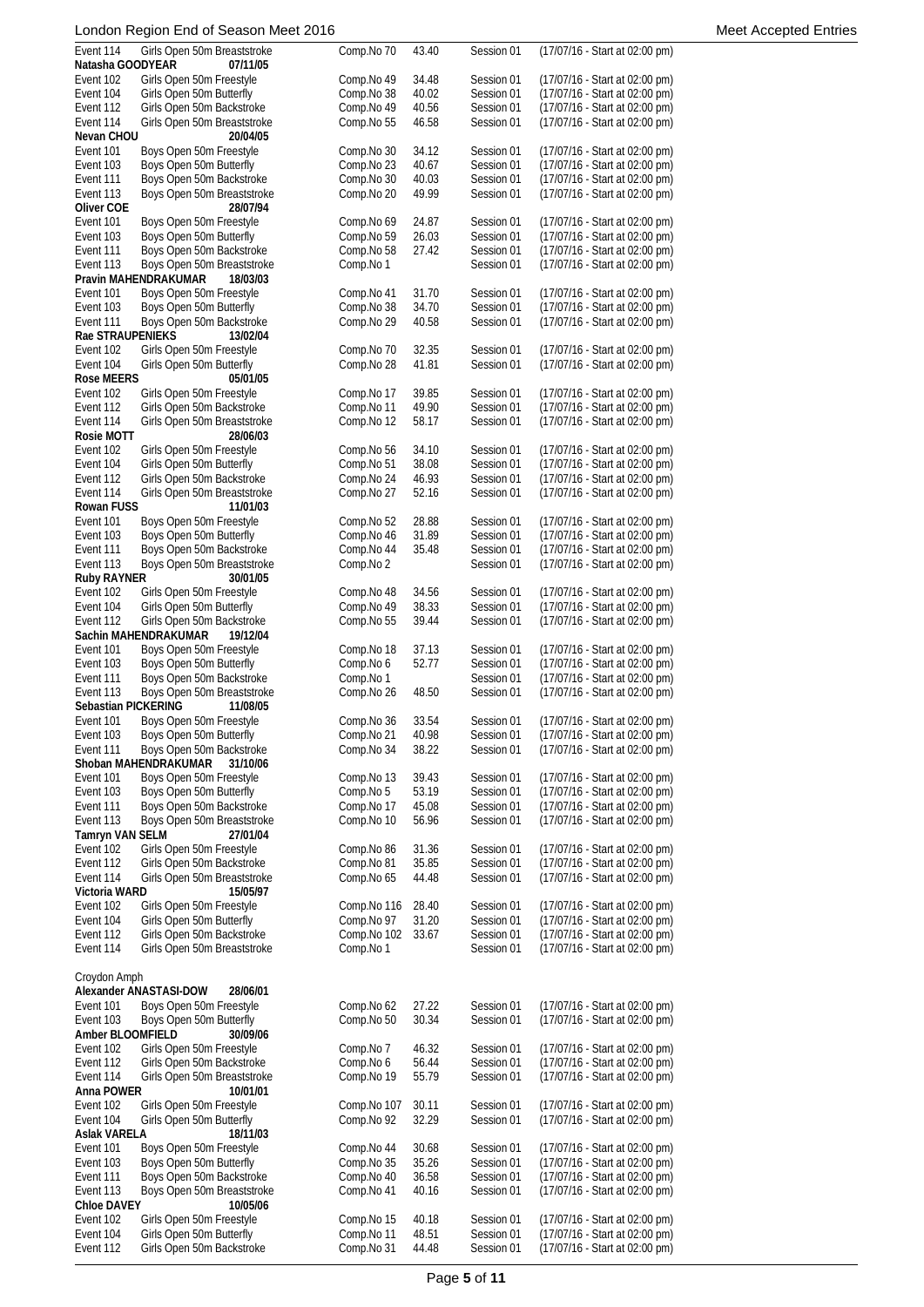| Event 114                              | Girls Open 50m Breaststroke                          | Comp.No 36               | 50.38          | Session 01               | (17/07/16 - Start at 02:00 pm)                                   |  |
|----------------------------------------|------------------------------------------------------|--------------------------|----------------|--------------------------|------------------------------------------------------------------|--|
| Croydon Amphibians A                   |                                                      |                          |                |                          |                                                                  |  |
| Event 105                              | Mens/Womens 10/12 Yrs 200m Free.Tea                  | Comp.No 3                | 2:12.00        | Session 01               | (17/07/16 - Start at 02:00 pm)                                   |  |
| Event 106                              | Mens/Womens 13/15 Yrs 200m Free. Tea                 | Comp.No 3                | 1:58.49        | Session 01               | (17/07/16 - Start at 02:00 pm)                                   |  |
| Event 107                              | Mens/Womens 16 / Over 200m Free. Team Comp. No 2     |                          | 1:50.36        | Session 01               | (17/07/16 - Start at 02:00 pm)                                   |  |
| Event 108                              | Mens/Womens 10/12 Yrs 200m Medley T                  | Comp.No 3                | 2:28.00        | Session 01               | (17/07/16 - Start at 02:00 pm)                                   |  |
| Event 109                              | Mens/Womens 13/15 Yrs 200m Medley T                  | Comp.No 3                | 2:10.26        | Session 01               | (17/07/16 - Start at 02:00 pm)                                   |  |
| Event 110                              | Mens/Womens 16 / Over 200m Medley Te                 | Comp.No 2                | 2:02.28        | Session 01               | (17/07/16 - Start at 02:00 pm)                                   |  |
| Croydon Amphibians B<br>Event 105      | Mens/Womens 10/12 Yrs 200m Free. Tea                 | Comp.No 2                | 2:13.00        | Session 01               | (17/07/16 - Start at 02:00 pm)                                   |  |
| Event 106                              | Mens/Womens 13/15 Yrs 200m Free. Tea                 | Comp.No 2                | 2:03.48        | Session 01               | (17/07/16 - Start at 02:00 pm)                                   |  |
| Event 108                              | Mens/Womens 10/12 Yrs 200m Medley T                  | Comp.No 2                | 2:30.00        | Session 01               | (17/07/16 - Start at 02:00 pm)                                   |  |
| Event 109                              | Mens/Womens 13/15 Yrs 200m Medley T                  | Comp.No 2                | 2:22.31        | Session 01               | (17/07/16 - Start at 02:00 pm)                                   |  |
| Eivissa Eden LLOYD                     | 14/03/06                                             |                          |                |                          |                                                                  |  |
| Event 102                              | Girls Open 50m Freestyle                             | Comp.No 13               | 41.42          | Session 01               | (17/07/16 - Start at 02:00 pm)                                   |  |
| Event 112                              | Girls Open 50m Backstroke                            | Comp.No 15               | 48.93          | Session 01               | (17/07/16 - Start at 02:00 pm)                                   |  |
| Event 114                              | Girls Open 50m Breaststroke                          | Comp.No 16               | 56.06          | Session 01               | (17/07/16 - Start at 02:00 pm)                                   |  |
| Ethan DESOUZA                          | 12/07/99                                             |                          |                |                          |                                                                  |  |
| Event 101                              | Boys Open 50m Freestyle                              | Comp.No 56               | 28.23          | Session 01               | (17/07/16 - Start at 02:00 pm)                                   |  |
| Event 103                              | Boys Open 50m Butterfly                              | Comp.No 44               | 32.49          | Session 01               | (17/07/16 - Start at 02:00 pm)                                   |  |
| Event 113<br><b>Ethan MARTIN</b>       | Boys Open 50m Breaststroke                           | Comp.No 53               | 35.32          | Session 01               | (17/07/16 - Start at 02:00 pm)                                   |  |
| Event 101                              | 23/04/06<br>Boys Open 50m Freestyle                  | Comp.No 14               | 38.80          | Session 01               | (17/07/16 - Start at 02:00 pm)                                   |  |
| Event 103                              | Boys Open 50m Butterfly                              | Comp.No 18               | 43.92          | Session 01               | (17/07/16 - Start at 02:00 pm)                                   |  |
| Event 111                              | Boys Open 50m Backstroke                             | Comp.No 23               | 43.20          | Session 01               | (17/07/16 - Start at 02:00 pm)                                   |  |
| Event 113                              | Boys Open 50m Breaststroke                           | Comp.No 16               | 52.28          | Session 01               | (17/07/16 - Start at 02:00 pm)                                   |  |
| Eve WIDLEY                             | 12/01/06                                             |                          |                |                          |                                                                  |  |
| Event 102                              | Girls Open 50m Freestyle                             | Comp.No 10               | 42.83          | Session 01               | (17/07/16 - Start at 02:00 pm)                                   |  |
| Event 104                              | Girls Open 50m Butterfly                             | Comp.No 5                | 51.67          | Session 01               | (17/07/16 - Start at 02:00 pm)                                   |  |
| Event 112                              | Girls Open 50m Backstroke                            | Comp.No 21               | 48.01          | Session 01               | (17/07/16 - Start at 02:00 pm)                                   |  |
| Event 114                              | Girls Open 50m Breaststroke                          | Comp.No 17               | 55.93          | Session 01               | (17/07/16 - Start at 02:00 pm)                                   |  |
| Halina WIECKOWSKA                      | 24/03/02                                             |                          |                |                          |                                                                  |  |
| Event 102                              | Girls Open 50m Freestyle                             | Comp.No 110              | 29.69          | Session 01               | (17/07/16 - Start at 02:00 pm)                                   |  |
| Event 104                              | Girls Open 50m Butterfly                             | Comp.No 90               | 32.47          | Session 01               | (17/07/16 - Start at 02:00 pm)                                   |  |
| Jadie MUNRO                            | 05/09/02                                             |                          |                |                          |                                                                  |  |
| Event 102                              | Girls Open 50m Freestyle                             | Comp.No 100              | 30.37          | Session 01               | (17/07/16 - Start at 02:00 pm)                                   |  |
| Event 114                              | Girls Open 50m Breaststroke                          | Comp.No 92               | 39.99          | Session 01               | (17/07/16 - Start at 02:00 pm)                                   |  |
| James POULTON<br>Event 101             | 23/03/05                                             |                          |                | Session 01               |                                                                  |  |
| Event 103                              | Boys Open 50m Freestyle<br>Boys Open 50m Butterfly   | Comp.No 26<br>Comp.No 10 | 35.61<br>49.72 | Session 01               | (17/07/16 - Start at 02:00 pm)<br>(17/07/16 - Start at 02:00 pm) |  |
| Event 111                              | Boys Open 50m Backstroke                             | Comp.No 18               | 44.64          | Session 01               | $(17/07/16 - Start at 02:00 pm)$                                 |  |
| Event 113                              | Boys Open 50m Breaststroke                           | Comp.No 8                | 58.66          | Session 01               | (17/07/16 - Start at 02:00 pm)                                   |  |
| Katherine CROWTHER                     | 27/04/05                                             |                          |                |                          |                                                                  |  |
| Event 102                              | Girls Open 50m Freestyle                             | Comp.No 18               | 39.75          | Session 01               | (17/07/16 - Start at 02:00 pm)                                   |  |
| Event 112                              | Girls Open 50m Backstroke                            | Comp.No 20               | 48.09          | Session 01               | (17/07/16 - Start at 02:00 pm)                                   |  |
| Event 114                              | Girls Open 50m Breaststroke                          | Comp.No 28               | 52.12          | Session 01               | (17/07/16 - Start at 02:00 pm)                                   |  |
| Leah SLATTERY                          | 05/02/02                                             |                          |                |                          |                                                                  |  |
| Event 102                              | Girls Open 50m Freestyle                             | Comp.No 104              | 30.21          | Session 01               | (17/07/16 - Start at 02:00 pm)                                   |  |
| Event 104                              | Girls Open 50m Butterfly                             | Comp.No 69               | 35.81          | Session 01               | (17/07/16 - Start at 02:00 pm)                                   |  |
| Event 112                              | Girls Open 50m Backstroke                            | Comp.No 78               | 36.18          | Session 01               | (17/07/16 - Start at 02:00 pm)                                   |  |
| Lucia HOOPER                           | 30/10/04                                             | Comp.No 41               |                |                          |                                                                  |  |
| Event 102<br>Event 104                 | Girls Open 50m Freestyle<br>Girls Open 50m Butterfly | Comp.No 24               | 35.37<br>43.37 | Session 01<br>Session 01 | (17/07/16 - Start at 02:00 pm)<br>(17/07/16 - Start at 02:00 pm) |  |
| Event 112                              | Girls Open 50m Backstroke                            | Comp.No 36               | 42.73          | Session 01               | (17/07/16 - Start at 02:00 pm)                                   |  |
| Event 114                              | Girls Open 50m Breaststroke                          | Comp.No 23               | 53.64          | Session 01               | (17/07/16 - Start at 02:00 pm)                                   |  |
| Maciej WIECKOWSKI                      | 21/06/00                                             |                          |                |                          |                                                                  |  |
| Event 101                              | Boys Open 50m Freestyle                              | Comp.No 55               | 28.27          | Session 01               | (17/07/16 - Start at 02:00 pm)                                   |  |
| Event 103                              | Boys Open 50m Butterfly                              | Comp.No 49               | 30.47          | Session 01               | (17/07/16 - Start at 02:00 pm)                                   |  |
| Madeleine BROWNE                       | 29/05/05                                             |                          |                |                          |                                                                  |  |
| Event 104                              | Girls Open 50m Butterfly                             | Comp.No 31               | 41.12          | Session 01               | (17/07/16 - Start at 02:00 pm)                                   |  |
| Event 112                              | Girls Open 50m Backstroke                            | Comp.No 35               | 42.88          | Session 01               | (17/07/16 - Start at 02:00 pm)                                   |  |
| Event 114                              | Girls Open 50m Breaststroke                          | Comp.No 26               | 52.18          | Session 01               | (17/07/16 - Start at 02:00 pm)                                   |  |
| Maya MALHOTRA                          | 28/01/06                                             |                          |                |                          |                                                                  |  |
| Event 102                              | Girls Open 50m Freestyle                             | Comp.No 21               | 39.32          | Session 01               | (17/07/16 - Start at 02:00 pm)                                   |  |
| Event 104                              | Girls Open 50m Butterfly                             | Comp.No 19               | 45.42          | Session 01               | (17/07/16 - Start at 02:00 pm)                                   |  |
| Event 114<br>Niamh SINGLETON           | Girls Open 50m Breaststroke<br>22/09/00              | Comp.No 13               | 57.60          | Session 01               | (17/07/16 - Start at 02:00 pm)                                   |  |
| Event 102                              | Girls Open 50m Freestyle                             | Comp.No 97               | 30.44          | Session 01               | (17/07/16 - Start at 02:00 pm)                                   |  |
| Event 104                              | Girls Open 50m Butterfly                             | Comp.No 74               | 35.30          | Session 01               | (17/07/16 - Start at 02:00 pm)                                   |  |
| Event 112                              | Girls Open 50m Backstroke                            | Comp.No 83               | 35.76          | Session 01               | (17/07/16 - Start at 02:00 pm)                                   |  |
| Nico LANE                              | 03/11/05                                             |                          |                |                          |                                                                  |  |
| Event 111                              | Boys Open 50m Backstroke                             | Comp.No 31               | 39.02          | Session 01               | (17/07/16 - Start at 02:00 pm)                                   |  |
| Noah FINDELL                           | 27/10/06                                             |                          |                |                          |                                                                  |  |
| Event 101                              | Boys Open 50m Freestyle                              | Comp.No 9                | 42.56          | Session 01               | (17/07/16 - Start at 02:00 pm)                                   |  |
| <b>Oliver BROWN</b>                    | 11/02/01                                             |                          |                |                          |                                                                  |  |
| Event 101                              | Boys Open 50m Freestyle                              | Comp.No 60               | 27.73          | Session 01               | (17/07/16 - Start at 02:00 pm)                                   |  |
| Event 111                              | Boys Open 50m Backstroke                             | Comp.No 49               | 32.99          | Session 01               | (17/07/16 - Start at 02:00 pm)                                   |  |
| <b>Robert AKEYA-PRICE</b><br>Event 101 | 08/11/05<br>Boys Open 50m Freestyle                  | Comp.No 1                | 52.50          | Session 01               | (17/07/16 - Start at 02:00 pm)                                   |  |
| Event 103                              | Boys Open 50m Butterfly                              | Comp.No 1                | 1:17.49        | Session 01               | (17/07/16 - Start at 02:00 pm)                                   |  |
| Event 111                              | Boys Open 50m Backstroke                             | Comp.No 5                | 57.41          | Session 01               | (17/07/16 - Start at 02:00 pm)                                   |  |
| Event 113                              | Boys Open 50m Breaststroke                           | Comp.No 5                | 1:06.66        | Session 01               | (17/07/16 - Start at 02:00 pm)                                   |  |
| Sophia MUNNS                           | 21/06/06                                             |                          |                |                          |                                                                  |  |
| Event 112                              | Girls Open 50m Backstroke                            | Comp.No 12               | 49.61          | Session 01               | (17/07/16 - Start at 02:00 pm)                                   |  |
| Event 114                              | Girls Open 50m Breaststroke                          | Comp.No 15               | 56.08          | Session 01               | (17/07/16 - Start at 02:00 pm)                                   |  |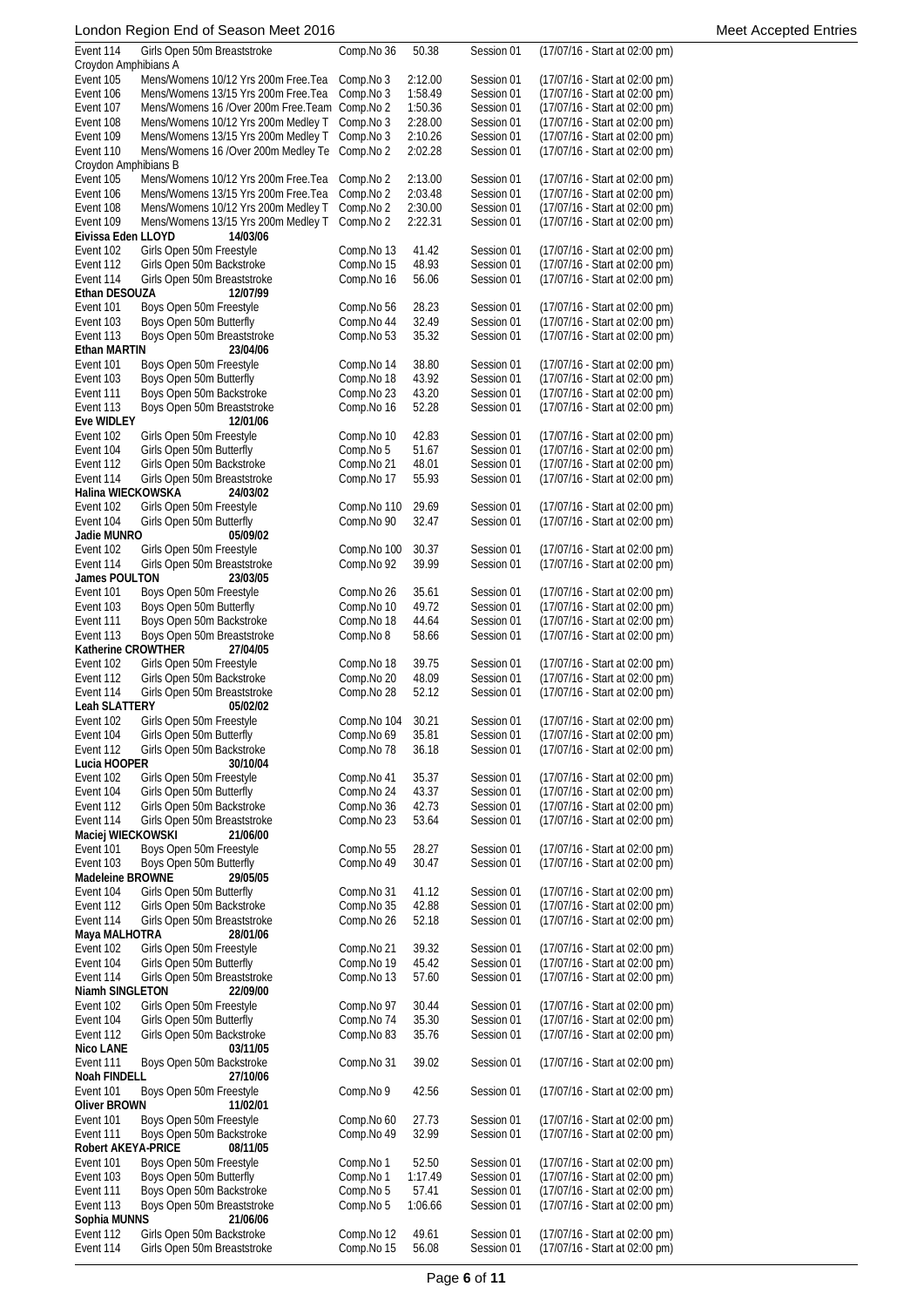| <b>Thiago GENTLES</b>    | 02/03/05                                  |             |         |            |                                |
|--------------------------|-------------------------------------------|-------------|---------|------------|--------------------------------|
| Event 103                | Boys Open 50m Butterfly                   | Comp.No 9   | 49.88   | Session 01 | (17/07/16 - Start at 02:00 pm) |
| Event 111                | Boys Open 50m Backstroke                  | Comp.No 11  | 48.66   | Session 01 | (17/07/16 - Start at 02:00 pm) |
| Event 113                | Boys Open 50m Breaststroke                | Comp.No 25  | 48.75   | Session 01 | (17/07/16 - Start at 02:00 pm) |
| Tor WHEELER              | 14/06/96                                  |             |         |            |                                |
| Event 103                | Boys Open 50m Butterfly                   | Comp.No 57  | 27.59   | Session 01 | (17/07/16 - Start at 02:00 pm) |
| Event 111                | Boys Open 50m Backstroke                  | Comp.No 57  | 28.26   | Session 01 | (17/07/16 - Start at 02:00 pm) |
| Victoria ALLISON         | 30/10/05                                  |             |         |            |                                |
| Event 102                | Girls Open 50m Freestyle                  | Comp.No 23  | 39.14   | Session 01 | (17/07/16 - Start at 02:00 pm) |
|                          |                                           |             |         |            |                                |
| Event 112                | Girls Open 50m Backstroke                 | Comp.No 16  | 48.46   | Session 01 | (17/07/16 - Start at 02:00 pm) |
| Event 114                | Girls Open 50m Breaststroke               | Comp.No 35  | 50.47   | Session 01 | (17/07/16 - Start at 02:00 pm) |
| Zain LAM                 | 01/03/06                                  |             |         |            |                                |
| Event 101                | Boys Open 50m Freestyle                   | Comp.No 24  | 35.69   | Session 01 | (17/07/16 - Start at 02:00 pm) |
| Event 103                | Boys Open 50m Butterfly                   | Comp.No 27  | 38.82   | Session 01 | (17/07/16 - Start at 02:00 pm) |
| Event 113                | Boys Open 50m Breaststroke                | Comp.No 23  | 49.14   | Session 01 | (17/07/16 - Start at 02:00 pm) |
|                          |                                           |             |         |            |                                |
| Ealing                   |                                           |             |         |            |                                |
| Leah WHITTAKER           | 09/01/05                                  |             |         |            |                                |
|                          |                                           |             |         |            |                                |
| Event 102                | Girls Open 50m Freestyle                  | Comp.No 76  | 31.82   | Session 01 | (17/07/16 - Start at 02:00 pm) |
| Event 104                | Girls Open 50m Butterfly                  | Comp.No 70  | 35.50   | Session 01 | (17/07/16 - Start at 02:00 pm) |
| Event 112                | Girls Open 50m Backstroke                 | Comp.No 71  | 37.01   | Session 01 | (17/07/16 - Start at 02:00 pm) |
| Event 114                | Girls Open 50m Breaststroke               | Comp.No 61  | 45.27   | Session 01 | (17/07/16 - Start at 02:00 pm) |
|                          |                                           |             |         |            |                                |
| Eltham Sting             |                                           |             |         |            |                                |
| Emilija VERBAITYTE       | 23/08/04                                  |             |         |            |                                |
| Event 102                | Girls Open 50m Freestyle                  | Comp.No 12  | 41.74   | Session 01 | (17/07/16 - Start at 02:00 pm) |
| Event 112                | Girls Open 50m Backstroke                 | Comp.No 18  | 48.12   | Session 01 | (17/07/16 - Start at 02:00 pm) |
|                          | Girls Open 50m Breaststroke               |             |         |            |                                |
| Event 114                |                                           | Comp.No 20  | 54.91   | Session 01 | (17/07/16 - Start at 02:00 pm) |
|                          |                                           |             |         |            |                                |
| <b>Gwich Royals</b>      |                                           |             |         |            |                                |
| Amelie BROOKS            | 05/05/05                                  |             |         |            |                                |
| Event 102                | Girls Open 50m Freestyle                  | Comp.No 24  | 38.94   | Session 01 | (17/07/16 - Start at 02:00 pm) |
| Event 104                | Girls Open 50m Butterfly                  | Comp.No 18  | 45.73   | Session 01 | (17/07/16 - Start at 02:00 pm) |
| Event 112                | Girls Open 50m Backstroke                 | Comp.No 40  | 42.08   | Session 01 | (17/07/16 - Start at 02:00 pm) |
| Event 114                | Girls Open 50m Breaststroke               | Comp.No 21  | 53.96   | Session 01 | (17/07/16 - Start at 02:00 pm) |
|                          | 17/01/06                                  |             |         |            |                                |
| Annabella COTTRELL       |                                           |             |         |            |                                |
| Event 102                | Girls Open 50m Freestyle                  | Comp.No 1   |         | Session 01 | (17/07/16 - Start at 02:00 pm) |
| Event 104                | Girls Open 50m Butterfly                  | Comp.No 2   |         | Session 01 | (17/07/16 - Start at 02:00 pm) |
| Event 112                | Girls Open 50m Backstroke                 | Comp.No 2   |         | Session 01 | (17/07/16 - Start at 02:00 pm) |
| Event 114                | Girls Open 50m Breaststroke               | Comp.No 4   |         | Session 01 | (17/07/16 - Start at 02:00 pm) |
| <b>Beatrice HARRISON</b> | 24/12/04                                  |             |         |            |                                |
| Event 102                | Girls Open 50m Freestyle                  | Comp.No 28  | 37.78   | Session 01 | (17/07/16 - Start at 02:00 pm) |
| Event 104                | Girls Open 50m Butterfly                  | Comp.No 36  | 40.22   | Session 01 | (17/07/16 - Start at 02:00 pm) |
| Event 112                | Girls Open 50m Backstroke                 | Comp.No 45  | 41.29   | Session 01 | (17/07/16 - Start at 02:00 pm) |
| Event 114                | Girls Open 50m Breaststroke               | Comp.No 31  | 51.65   | Session 01 | (17/07/16 - Start at 02:00 pm) |
| <b>Boushra CHENAF</b>    | 09/04/03                                  |             |         |            |                                |
|                          |                                           |             |         |            |                                |
| Event 102                | Girls Open 50m Freestyle                  | Comp.No 19  | 39.59   | Session 01 | (17/07/16 - Start at 02:00 pm) |
| Event 112                | Girls Open 50m Backstroke                 | Comp.No 19  | 48.12   | Session 01 | (17/07/16 - Start at 02:00 pm) |
| Event 114                | Girls Open 50m Breaststroke               | Comp.No 50  | 48.08   | Session 01 | (17/07/16 - Start at 02:00 pm) |
| <b>Chloe MANCINI</b>     | 31/01/00                                  |             |         |            |                                |
| Event 102                | Girls Open 50m Freestyle                  | Comp.No 75  | 31.83   | Session 01 | (17/07/16 - Start at 02:00 pm) |
| Event 104                | Girls Open 50m Butterfly                  | Comp.No 73  | 35.32   | Session 01 | (17/07/16 - Start at 02:00 pm) |
| Event 112                | Girls Open 50m Backstroke                 | Comp.No 64  | 38.15   | Session 01 | (17/07/16 - Start at 02:00 pm) |
| Event 114                | Girls Open 50m Breaststroke               | Comp.No 88  | 40.42   | Session 01 | (17/07/16 - Start at 02:00 pm) |
| Danai LAKATOS            | 14/06/06                                  |             |         |            |                                |
|                          |                                           |             |         |            |                                |
| Event 102                | Girls Open 50m Freestyle                  | Comp.No 33  | 36.46   | Session 01 | (17/07/16 - Start at 02:00 pm) |
| Event 104                | Girls Open 50m Butterfly                  | Comp.No 29  | 41.62   | Session 01 | (17/07/16 - Start at 02:00 pm) |
| Event 112                | Girls Open 50m Backstroke                 | Comp.No 46  | 41.24   | Session 01 | (17/07/16 - Start at 02:00 pm) |
| Event 114                | Girls Open 50m Breaststroke               | Comp.No 42  | 49.02   | Session 01 | (17/07/16 - Start at 02:00 pm) |
| Georgia MAY              | 10/09/02                                  |             |         |            |                                |
| Event 102                | Girls Open 50m Freestyle                  | Comp.No 2   |         | Session 01 | (17/07/16 - Start at 02:00 pm) |
| Event 104                | Girls Open 50m Butterfly                  | Comp.No 1   |         | Session 01 | (17/07/16 - Start at 02:00 pm) |
| Event 112                | Girls Open 50m Backstroke                 | Comp.No 1   |         | Session 01 | (17/07/16 - Start at 02:00 pm) |
| Event 114                | Girls Open 50m Breaststroke               | Comp.No 2   |         | Session 01 | (17/07/16 - Start at 02:00 pm) |
| Hannah RAYNER            | 27/03/05                                  |             |         |            |                                |
|                          |                                           | Comp.No 26  |         |            |                                |
| Event 102                | Girls Open 50m Freestyle                  |             | 38.18   | Session 01 | (17/07/16 - Start at 02:00 pm) |
| Event 104                | Girls Open 50m Butterfly                  | Comp.No 8   | 49.16   | Session 01 | (17/07/16 - Start at 02:00 pm) |
| Event 112                | Girls Open 50m Backstroke                 | Comp.No 30  | 44.95   | Session 01 | (17/07/16 - Start at 02:00 pm) |
| Event 114                | Girls Open 50m Breaststroke               | Comp.No 7   | 1:01.77 | Session 01 | (17/07/16 - Start at 02:00 pm) |
|                          | Hannah TAVAKKOLIZADEH<br>26/01/03         |             |         |            |                                |
| Event 102                | Girls Open 50m Freestyle                  | Comp.No 69  | 32.45   | Session 01 | (17/07/16 - Start at 02:00 pm) |
| Event 104                | Girls Open 50m Butterfly                  | Comp.No 64  | 36.29   | Session 01 | (17/07/16 - Start at 02:00 pm) |
| Event 112                | Girls Open 50m Backstroke                 | Comp.No 52  | 40.11   | Session 01 | (17/07/16 - Start at 02:00 pm) |
|                          | <b>Harry Joseph GALLAGHER</b><br>27/08/06 |             |         |            |                                |
| Event 101                | Boys Open 50m Freestyle                   | Comp.No 7   | 44.34   | Session 01 | (17/07/16 - Start at 02:00 pm) |
| Event 111                | Boys Open 50m Backstroke                  | Comp.No 7   | 53.02   | Session 01 | (17/07/16 - Start at 02:00 pm) |
|                          |                                           |             |         |            |                                |
| Event 113                | Boys Open 50m Breaststroke                | Comp.No 6   | 1:04.90 | Session 01 | (17/07/16 - Start at 02:00 pm) |
|                          | Havana ADISESHIAH-CUMM<br>24/04/02        |             |         |            |                                |
| Event 102                | Girls Open 50m Freestyle                  | Comp.No 109 | 30.01   | Session 01 | (17/07/16 - Start at 02:00 pm) |
| Event 104                | Girls Open 50m Butterfly                  | Comp.No 94  | 32.26   | Session 01 | (17/07/16 - Start at 02:00 pm) |
| Event 112                | Girls Open 50m Backstroke                 | Comp.No 100 | 33.73   | Session 01 | (17/07/16 - Start at 02:00 pm) |
| Event 114                | Girls Open 50m Breaststroke               | Comp.No 104 | 36.64   | Session 01 | (17/07/16 - Start at 02:00 pm) |
| Jake FORREST             | 28/05/98                                  |             |         |            |                                |
| Event 101                | Boys Open 50m Freestyle                   | Comp.No 64  | 26.44   | Session 01 | (17/07/16 - Start at 02:00 pm) |
| Event 103                | Boys Open 50m Butterfly                   | Comp.No 54  | 28.55   | Session 01 | (17/07/16 - Start at 02:00 pm) |
|                          |                                           |             |         |            |                                |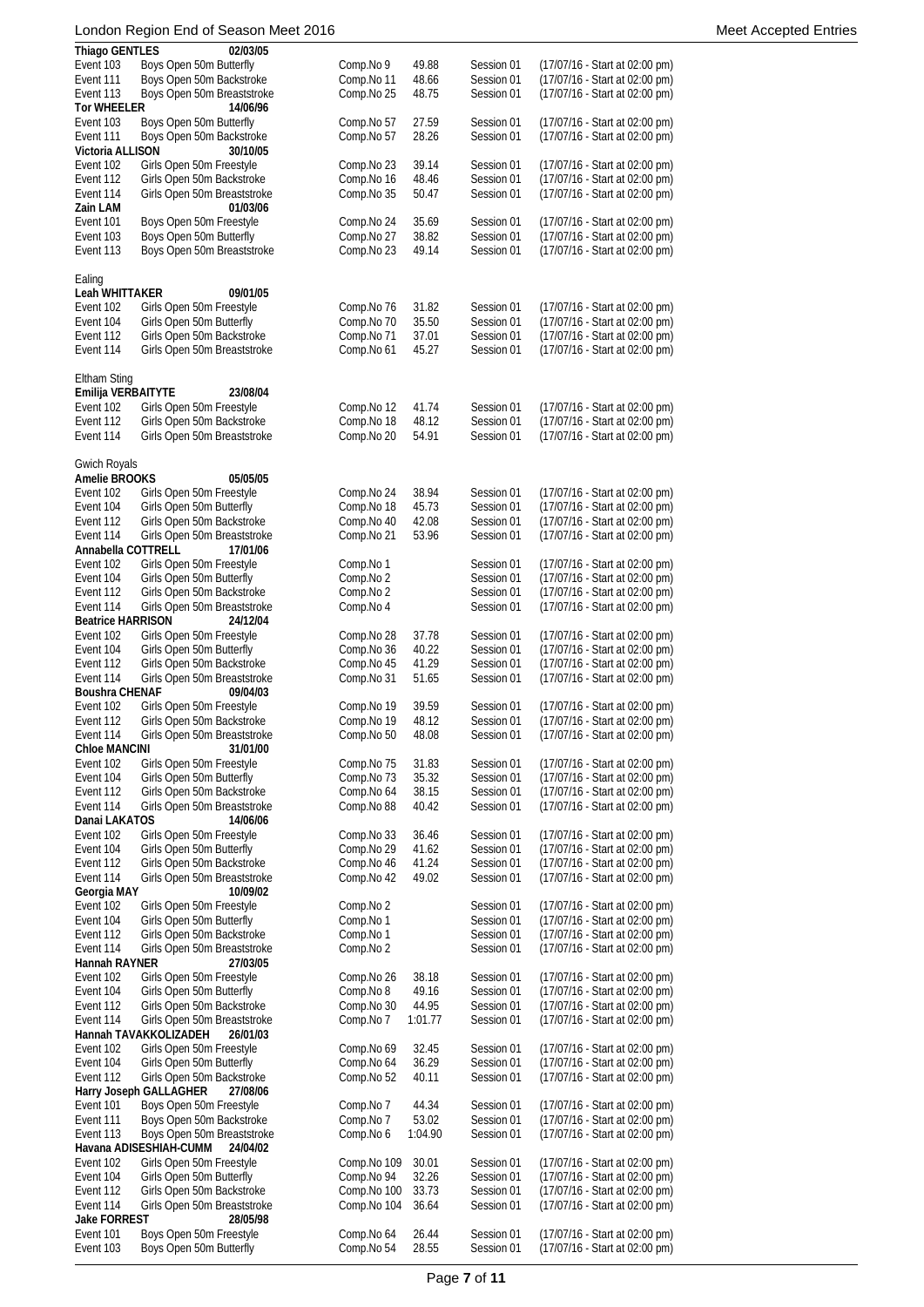| Joseph BRANNIGAN          | 13/08/02                                                 |                          |                |                          |                                                                  |
|---------------------------|----------------------------------------------------------|--------------------------|----------------|--------------------------|------------------------------------------------------------------|
| Event 103                 | Boys Open 50m Butterfly                                  | Comp.No 26               | 39.91          | Session 01               | (17/07/16 - Start at 02:00 pm)                                   |
| Event 111                 | Boys Open 50m Backstroke                                 | Comp.No 25               | 42.29          | Session 01               | (17/07/16 - Start at 02:00 pm)                                   |
| Event 113                 | Boys Open 50m Breaststroke                               | Comp.No 35               | 44.84          | Session 01               | (17/07/16 - Start at 02:00 pm)                                   |
| Joshua SANDS              | 31/12/02                                                 |                          |                |                          |                                                                  |
| Event 101                 | Boys Open 50m Freestyle                                  | Comp.No 35               | 33.63          | Session 01               | (17/07/16 - Start at 02:00 pm)                                   |
| Event 103                 | Boys Open 50m Butterfly                                  | Comp.No 22               | 40.84          | Session 01               | (17/07/16 - Start at 02:00 pm)                                   |
| Event 111                 | Boys Open 50m Backstroke                                 | Comp.No 27               | 41.67          | Session 01               | (17/07/16 - Start at 02:00 pm)                                   |
| Event 113                 | Boys Open 50m Breaststroke                               | Comp.No 32               | 46.50          | Session 01               | (17/07/16 - Start at 02:00 pm)                                   |
| <b>Kirsty MOORE</b>       | 12/01/03                                                 |                          |                |                          |                                                                  |
| Event 102                 | Girls Open 50m Freestyle                                 | Comp.No 55               | 34.12          | Session 01               | (17/07/16 - Start at 02:00 pm)                                   |
| Event 104<br>Event 112    | Girls Open 50m Butterfly                                 | Comp.No 48               | 38.38<br>39.09 | Session 01               | (17/07/16 - Start at 02:00 pm)<br>(17/07/16 - Start at 02:00 pm) |
|                           | Girls Open 50m Backstroke                                | Comp.No 60               |                | Session 01               |                                                                  |
| Event 114<br>Lewis FISHER | Girls Open 50m Breaststroke<br>17/10/04                  | Comp.No 54               | 46.72          | Session 01               | (17/07/16 - Start at 02:00 pm)                                   |
| Event 101                 | Boys Open 50m Freestyle                                  | Comp.No 8                | 44.26          | Session 01               | (17/07/16 - Start at 02:00 pm)                                   |
| Event 103                 | Boys Open 50m Butterfly                                  | Comp.No 8                | 50.00          | Session 01               | (17/07/16 - Start at 02:00 pm)                                   |
| Event 111                 | Boys Open 50m Backstroke                                 | Comp.No 9                | 49.31          | Session 01               | (17/07/16 - Start at 02:00 pm)                                   |
| Event 113                 | Boys Open 50m Breaststroke                               | Comp.No 7                | 59.82          | Session 01               | (17/07/16 - Start at 02:00 pm)                                   |
| Lola BURNS                | 24/03/06                                                 |                          |                |                          |                                                                  |
| Event 102                 | Girls Open 50m Freestyle                                 | Comp.No 20               | 39.38          | Session 01               | (17/07/16 - Start at 02:00 pm)                                   |
| Event 104                 | Girls Open 50m Butterfly                                 | Comp.No 10               | 48.99          | Session 01               | (17/07/16 - Start at 02:00 pm)                                   |
| Event 112                 | Girls Open 50m Backstroke                                | Comp.No 7                | 56.05          | Session 01               | (17/07/16 - Start at 02:00 pm)                                   |
| Event 114                 | Girls Open 50m Breaststroke                              | Comp.No 10               | 59.91          | Session 01               | (17/07/16 - Start at 02:00 pm)                                   |
| <b>Luca TREADWELL</b>     | 05/10/03                                                 |                          |                |                          |                                                                  |
| Event 101                 | Boys Open 50m Freestyle                                  | Comp.No 32               | 33.93          | Session 01               | (17/07/16 - Start at 02:00 pm)                                   |
| Event 111                 | Boys Open 50m Backstroke                                 | Comp.No 20               | 44.34          | Session 01               | (17/07/16 - Start at 02:00 pm)                                   |
| <b>Maisy DENNY</b>        | 07/07/05                                                 |                          |                |                          |                                                                  |
| Event 102                 | Girls Open 50m Freestyle                                 | Comp.No 22               | 39.31          | Session 01               | (17/07/16 - Start at 02:00 pm)                                   |
| Event 104                 | Girls Open 50m Butterfly                                 | Comp.No 9                | 49.06          | Session 01               | (17/07/16 - Start at 02:00 pm)                                   |
| Event 112                 | Girls Open 50m Backstroke                                | Comp.No 13               | 49.31          | Session 01               | (17/07/16 - Start at 02:00 pm)                                   |
| Event 114                 | Girls Open 50m Breaststroke                              | Comp.No 14               | 57.28          | Session 01               | (17/07/16 - Start at 02:00 pm)                                   |
| Nastassja DAO             | 15/12/05                                                 |                          |                |                          |                                                                  |
| Event 102                 | Girls Open 50m Freestyle                                 | Comp.No 5                | 48.44          | Session 01               | (17/07/16 - Start at 02:00 pm)                                   |
| Event 114                 | Girls Open 50m Breaststroke                              | Comp.No 3                |                | Session 01               | (17/07/16 - Start at 02:00 pm)                                   |
| Nina BURDON               | 19/12/04                                                 |                          |                |                          |                                                                  |
| Event 102                 | Girls Open 50m Freestyle                                 | Comp.No 31               | 37.43          | Session 01               | (17/07/16 - Start at 02:00 pm)                                   |
| Event 104                 | Girls Open 50m Butterfly                                 | Comp.No 32               | 41.11          | Session 01               | (17/07/16 - Start at 02:00 pm)                                   |
| Event 112                 | Girls Open 50m Backstroke                                | Comp.No 23               | 47.21          | Session 01               | (17/07/16 - Start at 02:00 pm)                                   |
| Event 114                 | Girls Open 50m Breaststroke                              | Comp.No 25               | 53.03          | Session 01               | (17/07/16 - Start at 02:00 pm)                                   |
| Sarah HAMOUDI             | 04/01/05                                                 |                          |                |                          |                                                                  |
| Event 102                 | Girls Open 50m Freestyle                                 | Comp.No 11               | 41.97          | Session 01               | (17/07/16 - Start at 02:00 pm)                                   |
| Event 104<br>Event 112    | Girls Open 50m Butterfly                                 | Comp.No 15               | 46.98<br>49.26 | Session 01<br>Session 01 | (17/07/16 - Start at 02:00 pm)<br>(17/07/16 - Start at 02:00 pm) |
| Event 114                 | Girls Open 50m Backstroke<br>Girls Open 50m Breaststroke | Comp.No 14<br>Comp.No 29 | 51.98          | Session 01               | (17/07/16 - Start at 02:00 pm)                                   |
| <b>Scarlett CALLAGHAN</b> | 17/02/02                                                 |                          |                |                          |                                                                  |
| Event 102                 | Girls Open 50m Freestyle                                 | Comp.No 112              | 29.32          | Session 01               | (17/07/16 - Start at 02:00 pm)                                   |
| Event 104                 | Girls Open 50m Butterfly                                 | Comp.No 88               | 32.59          | Session 01               | (17/07/16 - Start at 02:00 pm)                                   |
| Event 112                 | Girls Open 50m Backstroke                                | Comp.No 103              | 33.36          | Session 01               | (17/07/16 - Start at 02:00 pm)                                   |
| Event 114                 | Girls Open 50m Breaststroke                              | Comp.No 102 36.97        |                | Session 01               | (17/07/16 - Start at 02:00 pm)                                   |
| Theo TREADWELL            | 30/03/06                                                 |                          |                |                          |                                                                  |
| Event 101                 | Boys Open 50m Freestyle                                  | Comp.No 21               | 36.58          | Session 01               | (17/07/16 - Start at 02:00 pm)                                   |
| Event 111                 | Boys Open 50m Backstroke                                 | Comp.No 22               | 43.67          | Session 01               | (17/07/16 - Start at 02:00 pm)                                   |
| Zoi LAKATOS               | 02/07/04                                                 |                          |                |                          |                                                                  |
| Event 102                 | Girls Open 50m Freestyle                                 | Comp.No 54               | 34.22          | Session 01               | (17/07/16 - Start at 02:00 pm)                                   |
| Event 104                 | Girls Open 50m Butterfly                                 | Comp.No 37               | 40.14          | Session 01               | (17/07/16 - Start at 02:00 pm)                                   |
| Event 112                 | Girls Open 50m Backstroke                                | Comp.No 44               | 41.38          | Session 01               | (17/07/16 - Start at 02:00 pm)                                   |
| Event 114                 | Girls Open 50m Breaststroke                              | Comp.No 57               | 46.22          | Session 01               | (17/07/16 - Start at 02:00 pm)                                   |
|                           |                                                          |                          |                |                          |                                                                  |
| Kingston Roy              |                                                          |                          |                |                          |                                                                  |
| Ariadne WILLIAMS          | 06/01/04                                                 |                          |                |                          |                                                                  |
| Event 102                 | Girls Open 50m Freestyle                                 | Comp.No 44               | 34.98          | Session 01               | (17/07/16 - Start at 02:00 pm)                                   |
| Event 104                 | Girls Open 50m Butterfly                                 | Comp.No 46               | 39.02          | Session 01               | (17/07/16 - Start at 02:00 pm)                                   |
| Event 112                 | Girls Open 50m Backstroke                                | Comp.No 65               | 37.87          | Session 01               | (17/07/16 - Start at 02:00 pm)                                   |
| Event 114                 | Girls Open 50m Breaststroke                              | Comp.No 60               | 45.50          | Session 01               | (17/07/16 - Start at 02:00 pm)                                   |
| Chloe MCCALL              | 16/06/06                                                 |                          | 36.94          |                          |                                                                  |
| Event 102                 | Girls Open 50m Freestyle<br>Girls Open 50m Butterfly     | Comp.No 32               |                | Session 01               | (17/07/16 - Start at 02:00 pm)<br>(17/07/16 - Start at 02:00 pm) |
| Event 104<br>Event 112    | Girls Open 50m Backstroke                                | Comp.No 30<br>Comp.No 34 | 41.60<br>42.89 | Session 01<br>Session 01 | (17/07/16 - Start at 02:00 pm)                                   |
| Event 114                 | Girls Open 50m Breaststroke                              | Comp.No 38               | 49.92          | Session 01               | (17/07/16 - Start at 02:00 pm)                                   |
| <b>Megan JENKINS</b>      | 28/05/05                                                 |                          |                |                          |                                                                  |
| Event 102                 | Girls Open 50m Freestyle                                 | Comp.No 29               | 37.77          | Session 01               | (17/07/16 - Start at 02:00 pm)                                   |
| Event 104                 | Girls Open 50m Butterfly                                 | Comp.No 21               | 44.97          | Session 01               | (17/07/16 - Start at 02:00 pm)                                   |
| Event 112                 | Girls Open 50m Backstroke                                | Comp.No 39               | 42.21          | Session 01               | (17/07/16 - Start at 02:00 pm)                                   |
| Event 114                 | Girls Open 50m Breaststroke                              | Comp.No 30               | 51.93          | Session 01               | (17/07/16 - Start at 02:00 pm)                                   |
| Melina WILLIAMS           | 21/12/00                                                 |                          |                |                          |                                                                  |
| Event 102                 | Girls Open 50m Freestyle                                 | Comp.No 115              | 28.52          | Session 01               | (17/07/16 - Start at 02:00 pm)                                   |
| Event 104                 | Girls Open 50m Butterfly                                 | Comp.No 98               | 30.94          | Session 01               | (17/07/16 - Start at 02:00 pm)                                   |
| Event 112                 | Girls Open 50m Backstroke                                | Comp.No 95               | 34.65          | Session 01               | (17/07/16 - Start at 02:00 pm)                                   |
| Event 114                 | Girls Open 50m Breaststroke                              | Comp.No 95               | 39.34          | Session 01               | (17/07/16 - Start at 02:00 pm)                                   |
| Mikayla MCCALL            | 19/08/04                                                 |                          |                |                          |                                                                  |
| Event 102                 | Girls Open 50m Freestyle                                 | Comp.No 74               | 32.11          | Session 01               | (17/07/16 - Start at 02:00 pm)                                   |
| Event 104                 | Girls Open 50m Butterfly                                 | Comp.No 84               | 33.93          | Session 01               | (17/07/16 - Start at 02:00 pm)                                   |
| Event 112                 | Girls Open 50m Backstroke                                | Comp.No 79               | 36.06          | Session 01               | (17/07/16 - Start at 02:00 pm)                                   |
| Event 114                 | Girls Open 50m Breaststroke                              | Comp.No 72               | 42.68          | Session 01               | (17/07/16 - Start at 02:00 pm)                                   |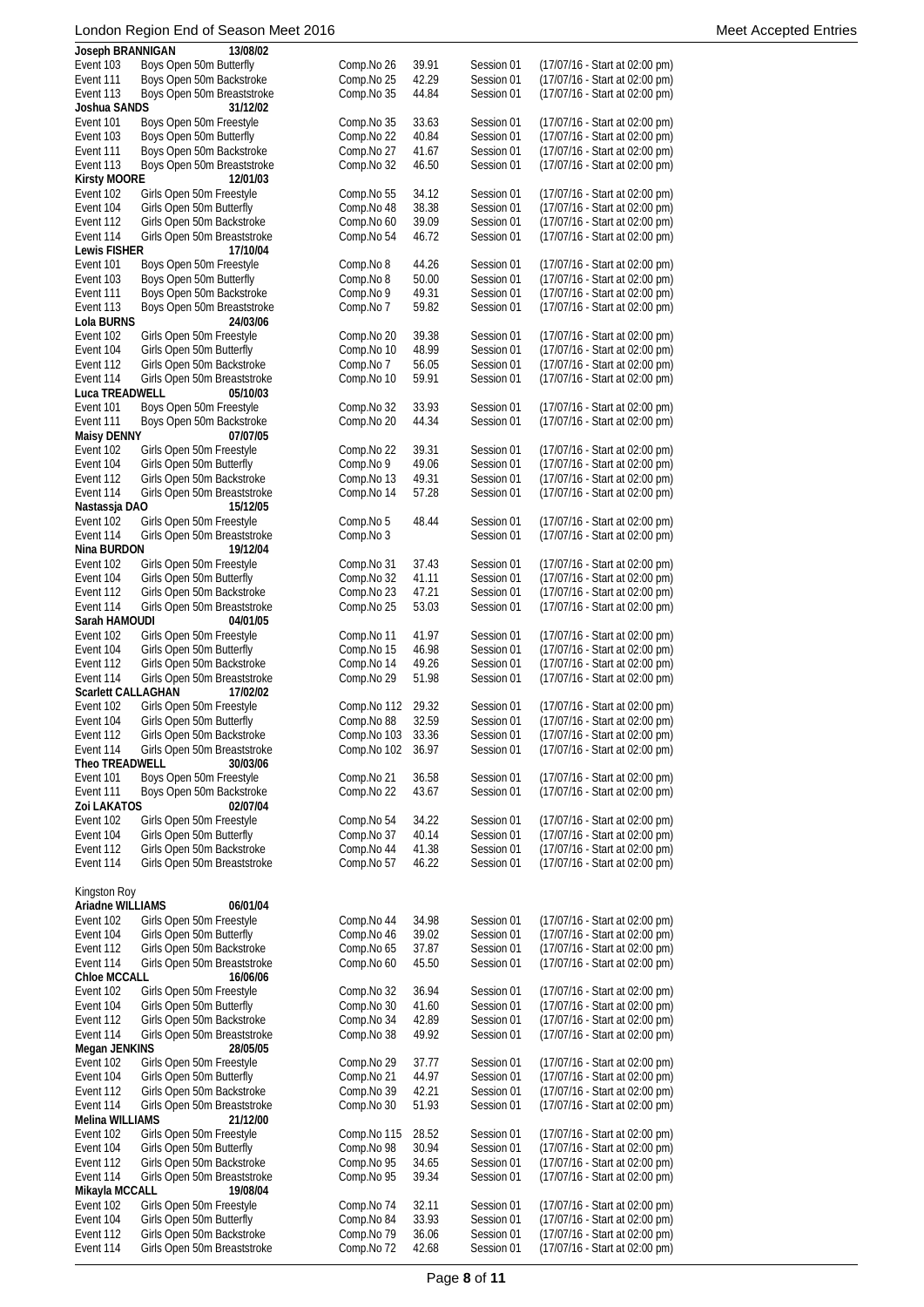| Thomas AUSTIN                 | 01/08/06                                           |                         |       |            |                                  |  |
|-------------------------------|----------------------------------------------------|-------------------------|-------|------------|----------------------------------|--|
| Event 101                     | Boys Open 50m Freestyle                            | Comp.No 5               | 45.78 | Session 01 | (17/07/16 - Start at 02:00 pm)   |  |
| Event 103                     | Boys Open 50m Butterfly                            | Comp.No 3               | 57.45 | Session 01 | (17/07/16 - Start at 02:00 pm)   |  |
| Event 111                     | Boys Open 50m Backstroke                           | Comp.No 6               | 53.49 | Session 01 | (17/07/16 - Start at 02:00 pm)   |  |
| Event 113                     | Boys Open 50m Breaststroke                         | Comp.No 9               | 57.65 | Session 01 | (17/07/16 - Start at 02:00 pm)   |  |
| <b>Zachary AUSTIN</b>         | 16/03/04                                           |                         |       |            |                                  |  |
| Event 101                     | Boys Open 50m Freestyle                            | Comp.No 27              | 35.00 | Session 01 | (17/07/16 - Start at 02:00 pm)   |  |
| Event 103                     | Boys Open 50m Butterfly                            | Comp.No 17              | 44.31 | Session 01 | (17/07/16 - Start at 02:00 pm)   |  |
| Event 111                     | Boys Open 50m Backstroke                           | Comp.No 24              | 42.50 | Session 01 | (17/07/16 - Start at 02:00 pm)   |  |
| Event 113                     | Boys Open 50m Breaststroke                         | Comp.No 39              | 42.10 | Session 01 | (17/07/16 - Start at 02:00 pm)   |  |
|                               |                                                    |                         |       |            |                                  |  |
| Orpington OJ                  |                                                    |                         |       |            |                                  |  |
| <b>Ellie HARDEN</b>           | 08/11/02                                           |                         |       |            |                                  |  |
| Event 102                     | Girls Open 50m Freestyle                           | Comp.No 90              | 31.12 | Session 01 | (17/07/16 - Start at 02:00 pm)   |  |
| Event 104                     | Girls Open 50m Butterfly                           | Comp.No 53              | 37.70 | Session 01 | (17/07/16 - Start at 02:00 pm)   |  |
| Event 112                     | Girls Open 50m Backstroke                          | Comp.No 93              | 34.76 | Session 01 | (17/07/16 - Start at 02:00 pm)   |  |
| Event 114                     | Girls Open 50m Breaststroke                        | Comp.No 71              | 42.80 | Session 01 | (17/07/16 - Start at 02:00 pm)   |  |
|                               |                                                    |                         |       |            |                                  |  |
| Teddington                    |                                                    |                         |       |            |                                  |  |
|                               | Alexander CHEESBROUGH<br>06/05/04                  |                         |       |            |                                  |  |
| Event 101                     | Boys Open 50m Freestyle                            | Comp.No 20              | 37.01 | Session 01 | (17/07/16 - Start at 02:00 pm)   |  |
| Event 103                     | Boys Open 50m Butterfly                            | Comp.No 15              | 44.62 | Session 01 | (17/07/16 - Start at 02:00 pm)   |  |
| Event 113                     | Boys Open 50m Breaststroke                         | Comp.No 33              | 46.05 | Session 01 | (17/07/16 - Start at 02:00 pm)   |  |
| Amy TRAN                      | 12/03/06                                           |                         |       |            |                                  |  |
| Event 102                     | Girls Open 50m Freestyle                           | Comp.No 25              | 38.32 | Session 01 | (17/07/16 - Start at 02:00 pm)   |  |
| Event 104                     | Girls Open 50m Butterfly                           | Comp.No 13              | 47.89 | Session 01 | (17/07/16 - Start at 02:00 pm)   |  |
| Event 112                     | Girls Open 50m Backstroke                          | Comp.No 26              | 46.81 | Session 01 | (17/07/16 - Start at 02:00 pm)   |  |
| Event 114                     | Girls Open 50m Breaststroke                        | Comp.No 43              | 48.74 | Session 01 | (17/07/16 - Start at 02:00 pm)   |  |
| <b>Andrew WHITBREAD</b>       | 13/04/95                                           |                         |       |            |                                  |  |
| Event 101                     | Boys Open 50m Freestyle                            | Comp.No 68              | 25.36 | Session 01 | (17/07/16 - Start at 02:00 pm)   |  |
| Event 103                     | Boys Open 50m Butterfly                            | Comp.No 58              | 27.50 | Session 01 | (17/07/16 - Start at 02:00 pm)   |  |
| Event 111                     | Boys Open 50m Backstroke                           | Comp.No 54              | 30.17 | Session 01 | (17/07/16 - Start at 02:00 pm)   |  |
| Event 113                     | Boys Open 50m Breaststroke                         | Comp.No 55              | 34.75 | Session 01 | (17/07/16 - Start at 02:00 pm)   |  |
| Anna HUNT                     | 12/02/00                                           |                         |       |            |                                  |  |
| Event 102                     | Girls Open 50m Freestyle                           | Comp.No 99              | 30.37 | Session 01 | (17/07/16 - Start at 02:00 pm)   |  |
| Event 112                     | Girls Open 50m Backstroke                          | Comp.No 94              | 34.71 | Session 01 | (17/07/16 - Start at 02:00 pm)   |  |
| Event 114                     | Girls Open 50m Breaststroke                        | Comp.No 83              | 41.02 | Session 01 | (17/07/16 - Start at 02:00 pm)   |  |
| Ava SHAW                      | 25/03/06                                           |                         |       |            |                                  |  |
| Event 102                     | Girls Open 50m Freestyle                           | Comp.No 34              | 36.37 | Session 01 | (17/07/16 - Start at 02:00 pm)   |  |
| Event 104                     | Girls Open 50m Butterfly                           | Comp.No 23              | 43.40 | Session 01 | (17/07/16 - Start at 02:00 pm)   |  |
| Event 112                     | Girls Open 50m Backstroke                          | Comp.No 37              | 42.64 | Session 01 | (17/07/16 - Start at 02:00 pm)   |  |
|                               | Girls Open 50m Breaststroke                        | Comp.No 52              | 47.44 | Session 01 |                                  |  |
| Event 114<br>Benjamin CATLING | 17/09/05                                           |                         |       |            | $(17/07/16 - Start at 02:00 pm)$ |  |
|                               | Boys Open 50m Freestyle                            | Comp.No 23              | 36.24 | Session 01 | (17/07/16 - Start at 02:00 pm)   |  |
| Event 101                     | Boys Open 50m Butterfly                            | Comp.No 14              |       | Session 01 | (17/07/16 - Start at 02:00 pm)   |  |
| Event 103                     | Boys Open 50m Breaststroke                         |                         | 44.70 |            | (17/07/16 - Start at 02:00 pm)   |  |
| Event 113                     |                                                    | Comp.No 30              | 47.04 | Session 01 |                                  |  |
| Benjamin ORLIN                | 12/08/04                                           |                         |       |            |                                  |  |
| Event 101                     | Boys Open 50m Freestyle<br>Boys Open 50m Butterfly | Comp.No 10<br>Comp.No 4 | 41.93 | Session 01 | (17/07/16 - Start at 02:00 pm)   |  |
| Event 103                     |                                                    | Comp.No 12              | 53.57 | Session 01 | (17/07/16 - Start at 02:00 pm)   |  |
| Event 111                     | Boys Open 50m Backstroke                           |                         | 48.63 | Session 01 | (17/07/16 - Start at 02:00 pm)   |  |
| Event 113                     | Boys Open 50m Breaststroke                         | Comp.No 27              | 48.26 | Session 01 | (17/07/16 - Start at 02:00 pm)   |  |
| <b>Claire CLIFFORD</b>        | 18/10/03                                           |                         |       |            |                                  |  |
| Event 102                     | Girls Open 50m Freestyle                           | Comp.No 88              | 31.18 | Session 01 | (17/07/16 - Start at 02:00 pm)   |  |
| Event 104                     | Girls Open 50m Butterfly                           | Comp.No 72              | 35.34 | Session 01 | (17/07/16 - Start at 02:00 pm)   |  |
| <b>Dylan LUTTIG</b>           | 19/01/06                                           |                         |       |            |                                  |  |
| Event 101                     | Boys Open 50m Freestyle                            | Comp.No 25              | 35.68 | Session 01 | (17/07/16 - Start at 02:00 pm)   |  |
| Event 103                     | Boys Open 50m Butterfly                            | Comp.No 16              | 44.34 | Session 01 | (17/07/16 - Start at 02:00 pm)   |  |
| Event 111                     | Boys Open 50m Backstroke                           | Comp.No 15              | 46.55 | Session 01 | (17/07/16 - Start at 02:00 pm)   |  |
| Event 113                     | Boys Open 50m Breaststroke                         | Comp.No 13              | 54.83 | Session 01 | (17/07/16 - Start at 02:00 pm)   |  |
| Elijah ZAWADA                 | 06/06/02                                           |                         |       |            |                                  |  |
| Event 101                     | Boys Open 50m Freestyle                            | Comp.No 43              | 31.07 | Session 01 | (17/07/16 - Start at 02:00 pm)   |  |
| Event 113                     | Boys Open 50m Breaststroke                         | Comp.No 50              | 35.56 | Session 01 | (17/07/16 - Start at 02:00 pm)   |  |
| Emma BHUGUN                   | 27/10/05                                           |                         |       |            |                                  |  |
| Event 102                     | Girls Open 50m Freestyle                           | Comp.No 39              | 35.69 | Session 01 | $(17/07/16 - Start at 02:00 pm)$ |  |
| Event 104                     | Girls Open 50m Butterfly                           | Comp.No 35              | 40.49 | Session 01 | (17/07/16 - Start at 02:00 pm)   |  |
| Event 112                     | Girls Open 50m Backstroke                          | Comp.No 22              | 47.31 | Session 01 | $(17/07/16 - Start at 02:00 pm)$ |  |
| Event 114                     | Girls Open 50m Breaststroke                        | Comp.No 44              | 48.62 | Session 01 | (17/07/16 - Start at 02:00 pm)   |  |
| Eva STRUBEL                   | 09/09/03                                           |                         |       |            |                                  |  |
| Event 102                     | Girls Open 50m Freestyle                           | Comp.No 45              | 34.89 | Session 01 | (17/07/16 - Start at 02:00 pm)   |  |
| Event 104                     | Girls Open 50m Butterfly                           | Comp.No 22              | 44.10 | Session 01 | (17/07/16 - Start at 02:00 pm)   |  |
| Event 112                     | Girls Open 50m Backstroke                          | Comp.No 67              | 37.39 | Session 01 | (17/07/16 - Start at 02:00 pm)   |  |
| Event 114                     | Girls Open 50m Breaststroke                        | Comp.No 51              | 47.48 | Session 01 | (17/07/16 - Start at 02:00 pm)   |  |
| <b>Gabriel PRETTY</b>         | 04/09/04                                           |                         |       |            |                                  |  |
| Event 101                     | Boys Open 50m Freestyle                            | Comp.No 29              | 34.25 | Session 01 | (17/07/16 - Start at 02:00 pm)   |  |
| Event 103                     | Boys Open 50m Butterfly                            | Comp.No 24              | 40.60 | Session 01 | (17/07/16 - Start at 02:00 pm)   |  |
| Event 113                     | Boys Open 50m Breaststroke                         | Comp.No 22              | 49.37 | Session 01 | (17/07/16 - Start at 02:00 pm)   |  |
| <b>Harry YOUNG</b>            | 10/10/03                                           |                         |       |            |                                  |  |
| Event 101                     | Boys Open 50m Freestyle                            | Comp.No 34              | 33.79 | Session 01 | (17/07/16 - Start at 02:00 pm)   |  |
| Event 103                     | Boys Open 50m Butterfly                            | Comp.No 32              | 37.26 | Session 01 | (17/07/16 - Start at 02:00 pm)   |  |
| <b>Helen MARCHANT</b>         | 01/06/02                                           |                         |       |            |                                  |  |
| Event 102                     | Girls Open 50m Freestyle                           | Comp.No 73              | 32.14 | Session 01 | $(17/07/16 - Start at 02:00 pm)$ |  |
| Event 104                     | Girls Open 50m Butterfly                           | Comp.No 68              | 36.06 | Session 01 | (17/07/16 - Start at 02:00 pm)   |  |
| Event 112                     | Girls Open 50m Backstroke                          | Comp.No 76              | 36.55 | Session 01 | (17/07/16 - Start at 02:00 pm)   |  |
| <b>Isaac ZAWADA</b>           | 07/04/05                                           |                         |       |            |                                  |  |
| Event 101                     | Boys Open 50m Freestyle                            | Comp.No 15              | 38.67 | Session 01 | (17/07/16 - Start at 02:00 pm)   |  |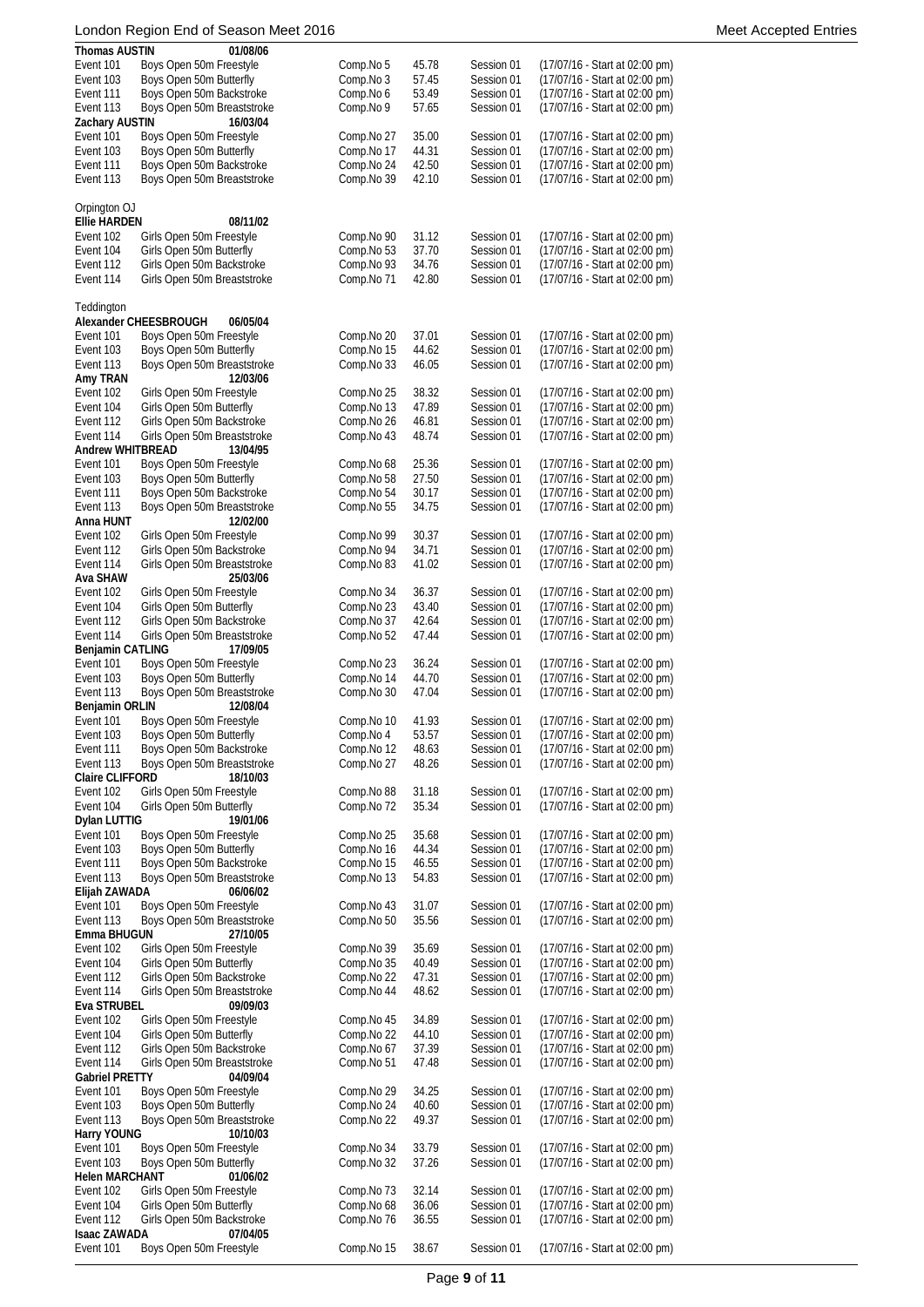|                        | Boys Open 50m Backstroke                           | Comp.No 16               | 45.60          | Session 01               | (17/07/16 - Start at 02:00 pm)                                   |
|------------------------|----------------------------------------------------|--------------------------|----------------|--------------------------|------------------------------------------------------------------|
| Event 113              | Boys Open 50m Breaststroke                         | Comp.No 24               | 48.97          | Session 01               | (17/07/16 - Start at 02:00 pm)                                   |
| Isabella TILZEY        | 30/07/04                                           |                          |                |                          |                                                                  |
| Event 102              | Girls Open 50m Freestyle                           | Comp.No 59               | 33.61          | Session 01               | (17/07/16 - Start at 02:00 pm)                                   |
| Event 104              | Girls Open 50m Butterfly                           | Comp.No 47               | 38.75          | Session 01               | (17/07/16 - Start at 02:00 pm)                                   |
| Event 114              | Girls Open 50m Breaststroke                        | Comp.No 91               | 40.24          | Session 01               | (17/07/16 - Start at 02:00 pm)                                   |
| Jodie DERBYSHIRE       | 26/01/03                                           |                          |                |                          |                                                                  |
| Event 102              | Girls Open 50m Freestyle                           | Comp.No 52               | 34.30          | Session 01               | (17/07/16 - Start at 02:00 pm)                                   |
| Event 104              | Girls Open 50m Butterfly                           | Comp.No 39               | 39.62          | Session 01               | (17/07/16 - Start at 02:00 pm)                                   |
| Event 112              | Girls Open 50m Backstroke                          | Comp.No 54               | 39.74          | Session 01               | (17/07/16 - Start at 02:00 pm)                                   |
| Event 114              | Girls Open 50m Breaststroke                        | Comp.No 90               | 40.36          | Session 01               | (17/07/16 - Start at 02:00 pm)                                   |
| <b>Louis DAVIES</b>    | 21/09/04                                           |                          |                |                          |                                                                  |
| Event 101              | Boys Open 50m Freestyle                            | Comp.No 37               | 32.99          | Session 01               | (17/07/16 - Start at 02:00 pm)                                   |
| Event 103              | Boys Open 50m Butterfly                            | Comp.No 37               | 34.92          | Session 01               | (17/07/16 - Start at 02:00 pm)                                   |
| Event 111              | Boys Open 50m Backstroke                           | Comp.No 45               | 35.44          | Session 01               | (17/07/16 - Start at 02:00 pm)                                   |
| Event 113              | Boys Open 50m Breaststroke                         | Comp.No 38               | 43.65          | Session 01               | (17/07/16 - Start at 02:00 pm)                                   |
| Madeleine PAYNE        | 20/05/02                                           |                          |                |                          |                                                                  |
| Event 102              | Girls Open 50m Freestyle                           | Comp.No 68               | 32.54          | Session 01               | (17/07/16 - Start at 02:00 pm)                                   |
| Event 112              | Girls Open 50m Backstroke                          | Comp.No 72               | 36.95          | Session 01               | (17/07/16 - Start at 02:00 pm)                                   |
| Event 114              | Girls Open 50m Breaststroke                        | Comp.No 105              | 36.41          | Session 01               | (17/07/16 - Start at 02:00 pm)                                   |
| Matthew CHEESBROUGH    | 12/06/01                                           |                          |                |                          |                                                                  |
| Event 101              | Boys Open 50m Freestyle                            | Comp.No 57               | 28.23          | Session 01               | (17/07/16 - Start at 02:00 pm)                                   |
| Event 103              | Boys Open 50m Butterfly                            | Comp.No 41               | 34.31          | Session 01               | (17/07/16 - Start at 02:00 pm)                                   |
| Event 113              | Boys Open 50m Breaststroke                         | Comp.No 46               | 38.66          | Session 01               | (17/07/16 - Start at 02:00 pm)                                   |
| <b>Matthew HALL</b>    | 08/04/02                                           |                          |                |                          |                                                                  |
| Event 101              | Boys Open 50m Freestyle                            | Comp.No 50               | 29.22          | Session 01               | (17/07/16 - Start at 02:00 pm)                                   |
| Event 103              | Boys Open 50m Butterfly                            | Comp.No 45               | 32.41          | Session 01               | (17/07/16 - Start at 02:00 pm)                                   |
| Event 111              | Boys Open 50m Backstroke                           | Comp.No 42               | 36.49          | Session 01               | (17/07/16 - Start at 02:00 pm)                                   |
|                        |                                                    |                          |                |                          |                                                                  |
| Event 113              | Boys Open 50m Breaststroke                         | Comp.No 48               | 38.01          | Session 01               | (17/07/16 - Start at 02:00 pm)                                   |
| Max FREEDMAN           | 30/11/98                                           |                          |                |                          |                                                                  |
| Event 101              | Boys Open 50m Freestyle                            | Comp.No 58               | 28.03          | Session 01               | (17/07/16 - Start at 02:00 pm)                                   |
| Event 113              | Boys Open 50m Breaststroke                         | Comp.No 56               | 34.18          | Session 01               | (17/07/16 - Start at 02:00 pm)                                   |
| Nicole BRENNER         | 22/07/99                                           |                          |                |                          |                                                                  |
| Event 102              | Girls Open 50m Freestyle                           | Comp.No 111              | 29.49          | Session 01               | (17/07/16 - Start at 02:00 pm)                                   |
| Event 104              | Girls Open 50m Butterfly                           | Comp.No 81               | 34.12          | Session 01               | (17/07/16 - Start at 02:00 pm)                                   |
| Event 112              | Girls Open 50m Backstroke                          | Comp.No 74               | 36.79          | Session 01               | (17/07/16 - Start at 02:00 pm)                                   |
| Event 114              | Girls Open 50m Breaststroke                        | Comp.No 79               | 41.29          | Session 01               | (17/07/16 - Start at 02:00 pm)                                   |
| Orla HARVEY            | 03/11/04                                           |                          |                |                          |                                                                  |
| Event 102              | Girls Open 50m Freestyle                           | Comp.No 62               | 33.19          | Session 01               | (17/07/16 - Start at 02:00 pm)                                   |
| Event 104              | Girls Open 50m Butterfly                           | Comp.No 45               | 39.08          | Session 01               | (17/07/16 - Start at 02:00 pm)                                   |
| Event 112              | Girls Open 50m Backstroke                          | Comp.No 50               | 40.54          | Session 01               | (17/07/16 - Start at 02:00 pm)                                   |
| Event 114              | Girls Open 50m Breaststroke                        | Comp.No 48               | 48.43          | Session 01               | (17/07/16 - Start at 02:00 pm)                                   |
| Oskar JONES            | 07/08/00                                           |                          |                |                          |                                                                  |
| Event 103              | Boys Open 50m Butterfly                            | Comp.No 53               | 29.26          | Session 01               | (17/07/16 - Start at 02:00 pm)                                   |
| Event 111              | Boys Open 50m Backstroke                           | Comp.No 52               | 30.71          | Session 01               | (17/07/16 - Start at 02:00 pm)                                   |
| Poppy KREUZER          | 17/08/05                                           |                          |                |                          |                                                                  |
| Event 102              | Girls Open 50m Freestyle                           | Comp.No 50               | 34.44          | Session 01               | (17/07/16 - Start at 02:00 pm)                                   |
| Event 104              | Girls Open 50m Butterfly                           | Comp.No 34               | 40.72          | Session 01               | (17/07/16 - Start at 02:00 pm)                                   |
| Event 112              | Girls Open 50m Backstroke                          | Comp.No 38               | 42.45          | Session 01               | (17/07/16 - Start at 02:00 pm)                                   |
| Event 114              | Girls Open 50m Breaststroke                        | Comp.No 73               | 42.34          | Session 01               | (17/07/16 - Start at 02:00 pm)                                   |
| Rachael HARRIS         | 16/05/05                                           |                          |                |                          |                                                                  |
| Event 102              | Girls Open 50m Freestyle                           |                          |                |                          |                                                                  |
|                        |                                                    | Comp.No 47               |                |                          |                                                                  |
|                        |                                                    |                          | 34.61          | Session 01               | (17/07/16 - Start at 02:00 pm)                                   |
| Event 104              | Girls Open 50m Butterfly                           | Comp.No 59               | 36.90          | Session 01               | (17/07/16 - Start at 02:00 pm)                                   |
| Event 112              | Girls Open 50m Backstroke                          | Comp.No 62               | 38.28          | Session 01               | (17/07/16 - Start at 02:00 pm)                                   |
| Event 114              | Girls Open 50m Breaststroke                        | Comp.No 49               | 48.21          | Session 01               | (17/07/16 - Start at 02:00 pm)                                   |
| Rhea POAROS            | 28/03/04                                           |                          |                |                          |                                                                  |
| Event 102              | Girls Open 50m Freestyle                           | Comp.No 94               | 30.79          | Session 01               | (17/07/16 - Start at 02:00 pm)                                   |
| Event 104              | Girls Open 50m Butterfly                           | Comp.No 78               | 34.48          | Session 01               | (17/07/16 - Start at 02:00 pm)                                   |
| Event 112              | Girls Open 50m Backstroke                          | Comp.No 84               | 35.74          | Session 01               | (17/07/16 - Start at 02:00 pm)                                   |
| Event 114              | Girls Open 50m Breaststroke                        | Comp.No 86               | 40.75          | Session 01               | (17/07/16 - Start at 02:00 pm)                                   |
| Sofia PARENTI          | 30/07/05                                           |                          |                |                          |                                                                  |
| Event 102              | Girls Open 50m Freestyle                           | Comp.No 43               | 35.12          | Session 01               | (17/07/16 - Start at 02:00 pm)                                   |
| Event 104              | Girls Open 50m Butterfly                           | Comp.No 25               | 42.47          | Session 01               | (17/07/16 - Start at 02:00 pm)                                   |
| Event 112              | Girls Open 50m Backstroke                          | Comp.No 27               | 46.01          | Session 01               | (17/07/16 - Start at 02:00 pm)                                   |
| Event 114              | Girls Open 50m Breaststroke                        | Comp.No 45               | 48.58          | Session 01               | (17/07/16 - Start at 02:00 pm)                                   |
|                        |                                                    |                          |                |                          |                                                                  |
| Wandsworth             |                                                    |                          |                |                          |                                                                  |
| Anna GESINI            | 03/08/05                                           |                          |                |                          |                                                                  |
| Event 102              | Girls Open 50m Freestyle                           | Comp.No 46               | 34.88          | Session 01               | (17/07/16 - Start at 02:00 pm)                                   |
| Event 104              | Girls Open 50m Butterfly                           | Comp.No 27               | 42.04          | Session 01               | (17/07/16 - Start at 02:00 pm)                                   |
| Event 112              | Girls Open 50m Backstroke                          | Comp.No 53               | 39.86          | Session 01               | (17/07/16 - Start at 02:00 pm)                                   |
| Event 114              | Girls Open 50m Breaststroke                        | Comp.No 32               | 51.63          | Session 01               | (17/07/16 - Start at 02:00 pm)                                   |
| Anna HAMMOND           | 12/08/06                                           |                          |                |                          |                                                                  |
| Event 102              | Girls Open 50m Freestyle                           | Comp.No 37               | 36.16          | Session 01               | (17/07/16 - Start at 02:00 pm)                                   |
| Event 104              | Girls Open 50m Butterfly                           | Comp.No 7                | 49.36          | Session 01               | (17/07/16 - Start at 02:00 pm)                                   |
| Event 112              | Girls Open 50m Backstroke                          | Comp.No 32               | 44.29          | Session 01               | (17/07/16 - Start at 02:00 pm)                                   |
| Event 114              | Girls Open 50m Breaststroke                        | Comp.No 22               | 53.83          | Session 01               | (17/07/16 - Start at 02:00 pm)                                   |
| <b>Ben DAVIS</b>       | 19/08/99                                           |                          |                |                          |                                                                  |
| Event 101              | Boys Open 50m Freestyle                            | Comp.No 63               | 26.74          | Session 01               | (17/07/16 - Start at 02:00 pm)                                   |
| Event 103              | Boys Open 50m Butterfly                            | Comp.No 51               | 30.18          | Session 01               | (17/07/16 - Start at 02:00 pm)                                   |
| Event 111              | Boys Open 50m Backstroke                           | Comp.No 51               | 30.76          | Session 01               | (17/07/16 - Start at 02:00 pm)                                   |
| Event 113              | Boys Open 50m Breaststroke                         | Comp.No 54               | 34.80          | Session 01               | (17/07/16 - Start at 02:00 pm)                                   |
| Benjamin BROCKWAY      | 20/02/02                                           |                          |                |                          |                                                                  |
| Event 101<br>Event 103 | Boys Open 50m Freestyle<br>Boys Open 50m Butterfly | Comp.No 46<br>Comp.No 39 | 30.49<br>34.69 | Session 01<br>Session 01 | (17/07/16 - Start at 02:00 pm)<br>(17/07/16 - Start at 02:00 pm) |